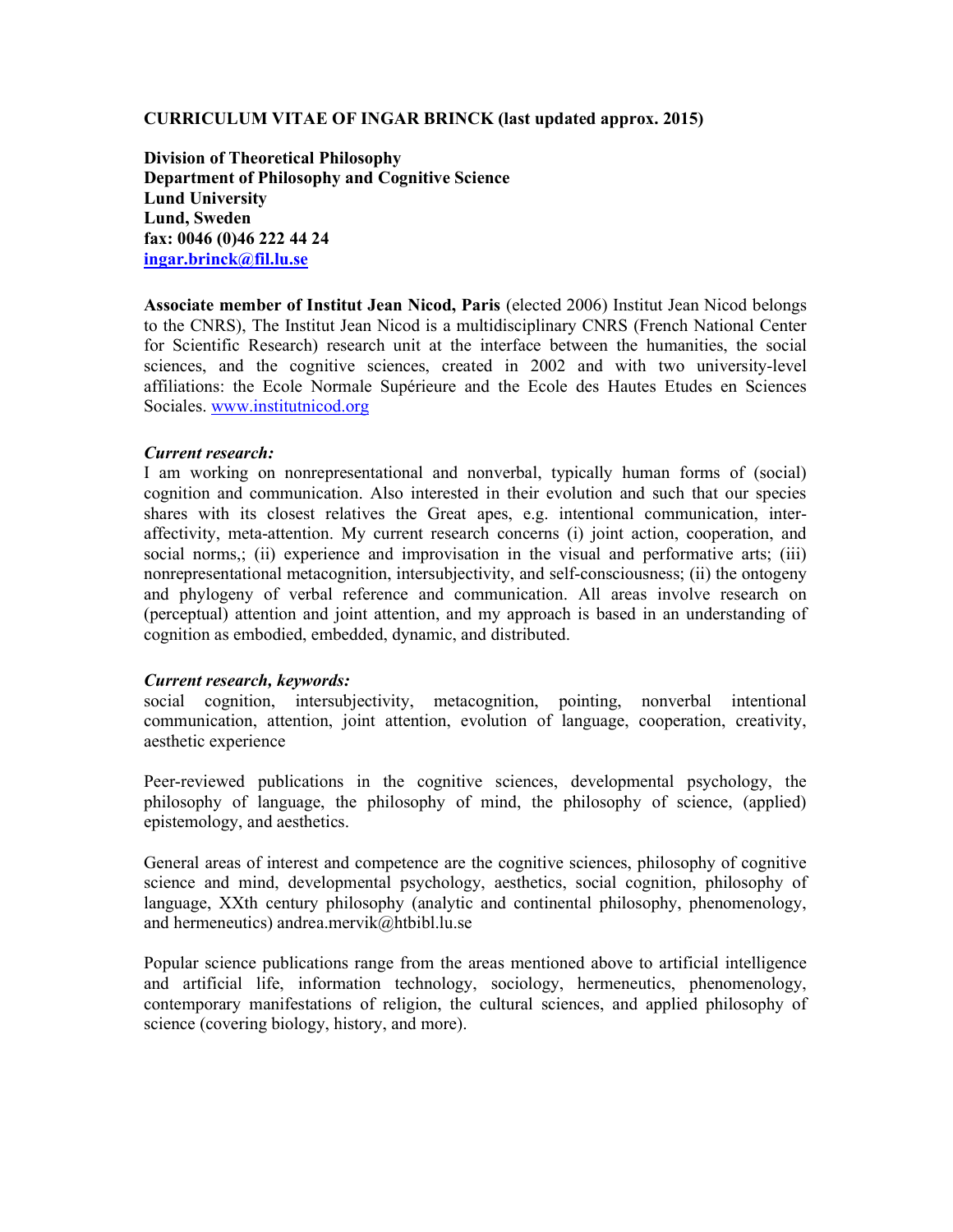# Languages:

English (fluent), French (fluent), Russian, Danish, German, Norwegian. Native speaker of Swedish.

## Academic background:

PhD in philosophy (teoretisk filosofi), Lund University September 1997 Associate Professor, senior lecturer (docent) June 2002 Full Professor (professor) February 2010

Undergraduate studies in the Arts and Humanities at Lund University 1983-1988 with courses in: Russian; Russian literature; Eastern European culture and history; Theory and history of literature; French; Cultural sciences; Theoretical philosophy; Gender theory Graduate studies in theoretical philosophy (accepted October 1988) with courses in philosophy of language, philosophy of science, epistemology; metaphysics

Simultaneously with my graduate studies in philosophy I participated in the activities of the Division of Cognitive Science (LUCS) at the Department of Philosophy in Lund.

# I. SCIENTIFIC MERITS

# Participation in funded research projects:

1995-1997: Intentionality: Bridge or Barrier between Cultures

An interdisciplinary (philosophy of mind and cognitive science) Inter-Nordic project financed by NOS-H. Members from Sweden, Denmark, Norway, and Finland. Co-directored by P. Gärdenfors (S) and L. Alanen (FL), on a local level by F. Collin (Dk), D. Føllesdal (N).

1998-1999 On Situated and Distributed Cognition: The Dependence of Thought Content on Body and Environment

Postdoctoral grant, financed by HSFR (Humanistiska och Samhällsvetenskapliga Forskningsrådet).

## 1999-2000 Self-Consciousness and Self-Awareness

Postdoctoral grant, financed by STINT (the Swedish Foundation for International Cooperation in Research and Higher Education).

## 2001-2002: Swedish 20ieth Century Women Artists

Covering the fields of theory and history of art, financed by HSFR (the Swedish Research Council in the Humanities), and led by L. Johannesson, Y. Eriksson, and A. Göthlund. The other members of the project were affiliated to the Departments of Theory and History of Art at the universities of Gothenburg and Stockholm.

2002-2006: SGB Language, Gestures and Pictures from a Semiotic Perspective: Ontogenesis and Phylogenesis (Språk, gester och bilder i ett semiotiskt utvecklingsperspektiv)

An interdisciplinary (cognitive science, linguistics, philosophy, semiotics) project at Lund University, funded by the Faculties of Humanities and Theology (other members: P. Gärdenfors, G. Håkansson, S. Lenniger, T. Persson, G. Sonesson, S. Strömqvist, J. Zlatev). http://www.arthist.lu.se/kultsem/pro/sgb.html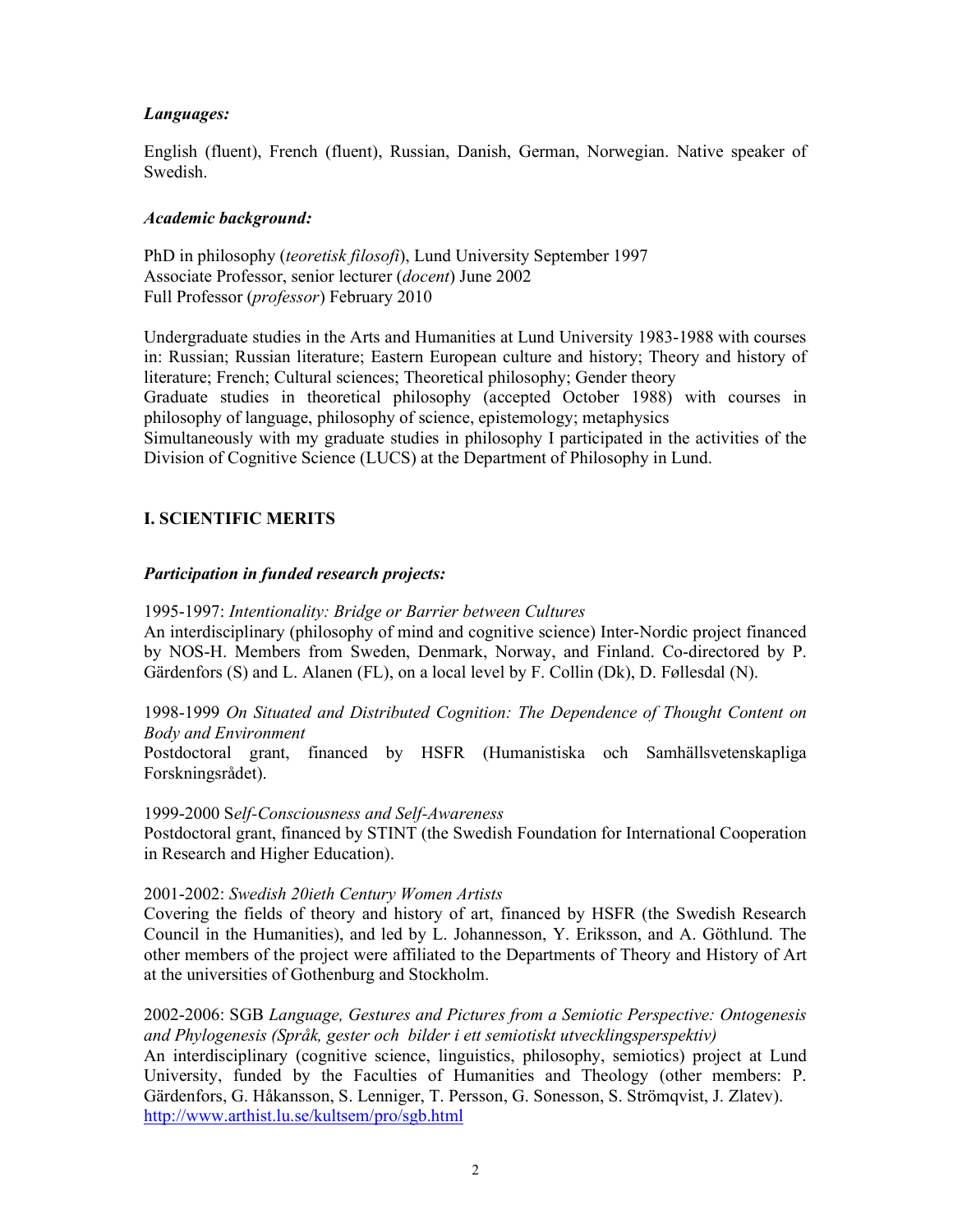## 2005-2007: SEDSU Stages in the Evolution and Development of Sign Use

An interdisciplinary STREP project belonging to the NEST-PATHFINDER Initiative within the 6th framework program of the European Commission, led by Jules Davidoff, London. The part of the project that was run at Lund University was a sequel to SBG (see above) with J. Zlatev as the local project leader. Participating from Lund University were the Departments of Linguistics, Philosophy, and Semiotics. Other participating institutions were the Centre for Cognition, Computation and Culture, Goldsmiths' College, London; Institut de Neurosciences Cognitives de la Méditerranée, CNRS, Marseille; Department of Psychology, University of Portsmouth; Max Planck Institute for Evolutionary Anthropology, Leipzig; the Departments of Cognitive Science, Linguistics, and Semiotics, Lund University; the Institute of Cognitive Sciences and Technologies, CNR, Rome.

SEDSU hypothesized that an advanced ability to engage in sign use is the defining characteristic of human beings and studied the phylogenetic and ontogenetic development of semiosis with respect to (a) perception and categorisation, (b) iconicity and pictures, (c) spatial conceptualisation and metaphor, (d) imitation and mimesis and (e) intersubjectivity and conventions, integrating the results in a coherent new theory of semiotic development. www.sedsu.org

2005-2007: To Point and Talk. How Language Meets the World

Individual research project financed by the Swedish Research Council. Diarienr 2004-2817. For a summary in Swedish, please see: http://vrproj.vr.se/default.asp?funk=ax

Spring 2009 Individual research funding, Faculties of Humanities and Theology, Lund University

2009-2010: Centre for Cognitive Semiotics (member of Steering Committee) Riksbankens Jubileumsfond provides 6 years of funding for a programme intended to develop Sweden's first Research Centre in cognitive semiotics, led by Professor Göran Sonesson, Lund University. See http://project.sol.lu.se/ccs/

2010-2011 Cognition in Context (Swedish Research Links) (project leader) Together with Prof. Chhanda Chakraborti, Indian Technical University, Kharagpur, and Maria Larsson, CED Lund University. Financed by the Swedish Research Council. http://www.sasnet.lu.se/filosoflund.html

2011-2014 Understanding the Normative Dimensions of Human Conduct: Conceptual and Developmental Issues EUROCORES Eurounderstanding Normative conduct (European Science Foundation) Leader of Swedish project: Understanding rules: Cognitive and noncognitive models of social cognition Diarienr: 429-2010-7181 http://vrproj.vr.se/detail.asp?arendeid=81089\*\*

2017-2019 NOS-H Improvisation Network

## Prizes:

Awarded the Prize for monograph of the year in the Arts and Humanities 1998 for The Indexical 'I', from The Royal Academy of Letters, History, and Antiquities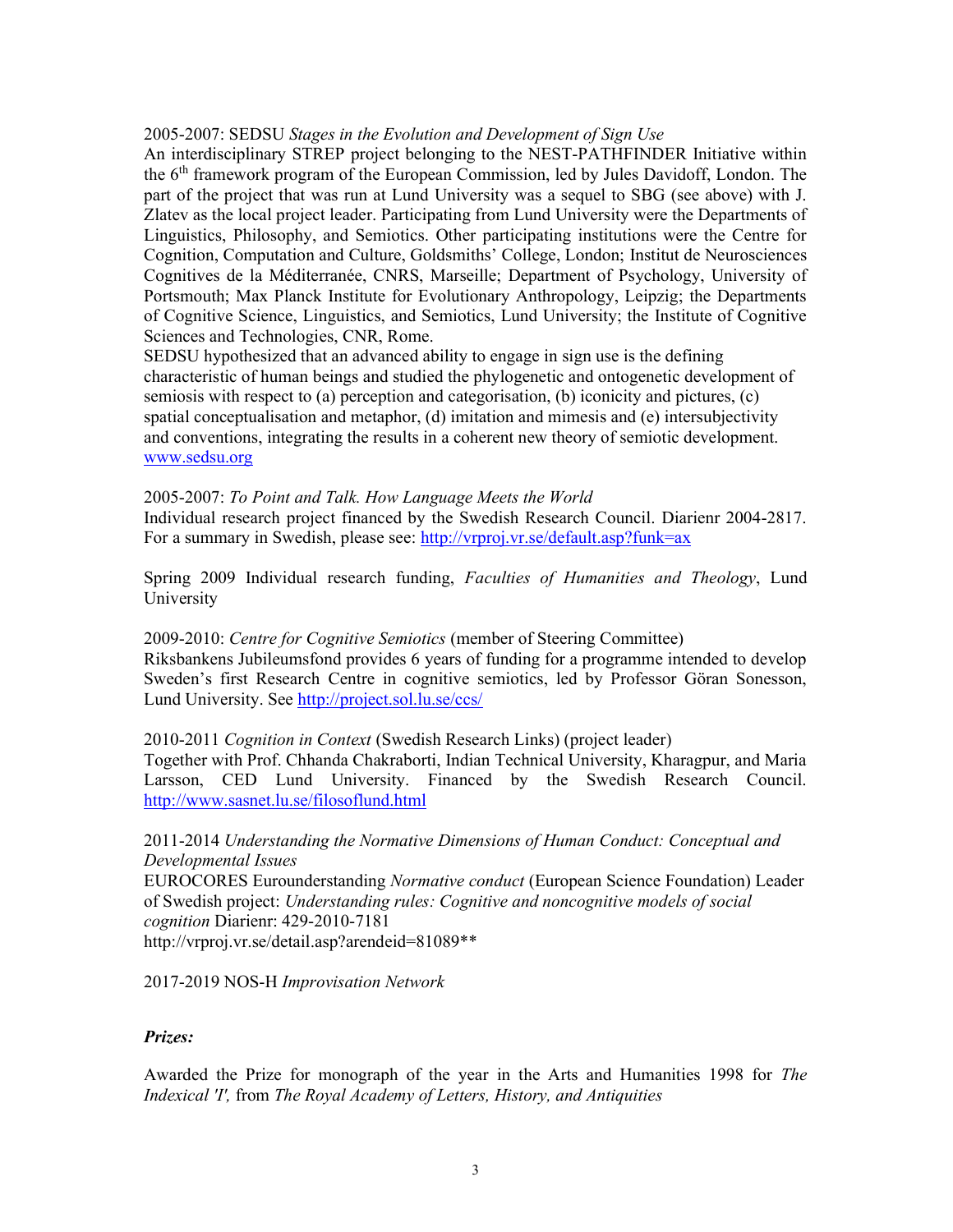## Grant awards and fellowships as a visiting researcher:

The academic year 92/93 I was a visiting scholar at the Philosophy Department at Columbia University in New York on a grant from Knut och Alice Wallenbergs Stiftelse. Simultaneously I was awarded a grant from the Sweden-America Foundation, which I was forced to decline due to accepting the Wallenberg Grant.

The academic year 98/99 I spent at the Department of Philosophy, Stockholm University, on a postdoctoral grant from HSFR (the Swedish Research Council in the Humanities and Social Sciences).

The academic year 99/00 I was a visiting fellow at CREA, Centre de Recherche en Épistémologie Appliquée, (now Institut Jean Nicod, of the CNRS: the French National Research Council) in Paris, on a grant from STINT (the Swedish Foundation for International Cooperation in Research and Higher Education).

Month-long visits at Institut Jean Nicod (formerly CREA), CNRS in Paris, January 1994, March 2004, and January 2010, regular short visits from 1991 and onwards, on grants from among others Kungl. Vitterhetsakademien, Kungl.Humanistiska Vetenskapssamfundet i Lund, Vetenskapssocieteten i Lund, Gyllenstiernska Krapperupstiftelsen, Craafordska stiftelsen, Stiftelsen Erik och Gurli Hultengrens fond för filosofi, and Wenner-Gren Foundation.

Throughout the years, I have received a great number of travel grants for participation in international conferences.

## PhD students

## Advisor (handledare):

- Martin Jönsson, degree 2008: The Compositionality of Natural Languages, theoretical philosophy

- Henrik Levinsson, degree 2008: Autonomy and Individual: A Healthcare Perspective, theoretical philosophy

- Rikard Liljenfors, degree 2012: Theories of Mind and Metacognitive Abilities, psychology

- Patrizio Lo Presti, degree 2016: Norms in Social Interaction: Semantic, Epistemic, and Dynamic, theoretical philosophy

- Asger Kirkeby-Hinrup, degree 2017: Empirical and issues in Philosophical *Higher-Order* Thought Theories of Consciousness, theoretical philosophy

- Justine Jacot, degree expected 2020: Games, languages, conventions, theoretical philosophy Co-advisor (biträdande handledare):

- Mathias Osvath, degree 2010: The Cognitive Evolution of Man, cognitive science

- Thord Svensson, degree 2013: The Balance of Meaning: Exploring the possibility of a recognition-transcendent meaning of religious and existentially important terms, philosophy of religion

- Andreas Falck, degree 2016: From Interest Contagion to Perspective Sharing: How Social Attention Affects Children's Performance in False-belief Tasks, psychology

visiting scholar: Martin Soelmark: The Textual Genealogy. Defending Intentionalism in Literary Interpretation, visiting Lund 2010, philosophy, Copenhagen University: PhD 2012 (advisor: Jan Faye)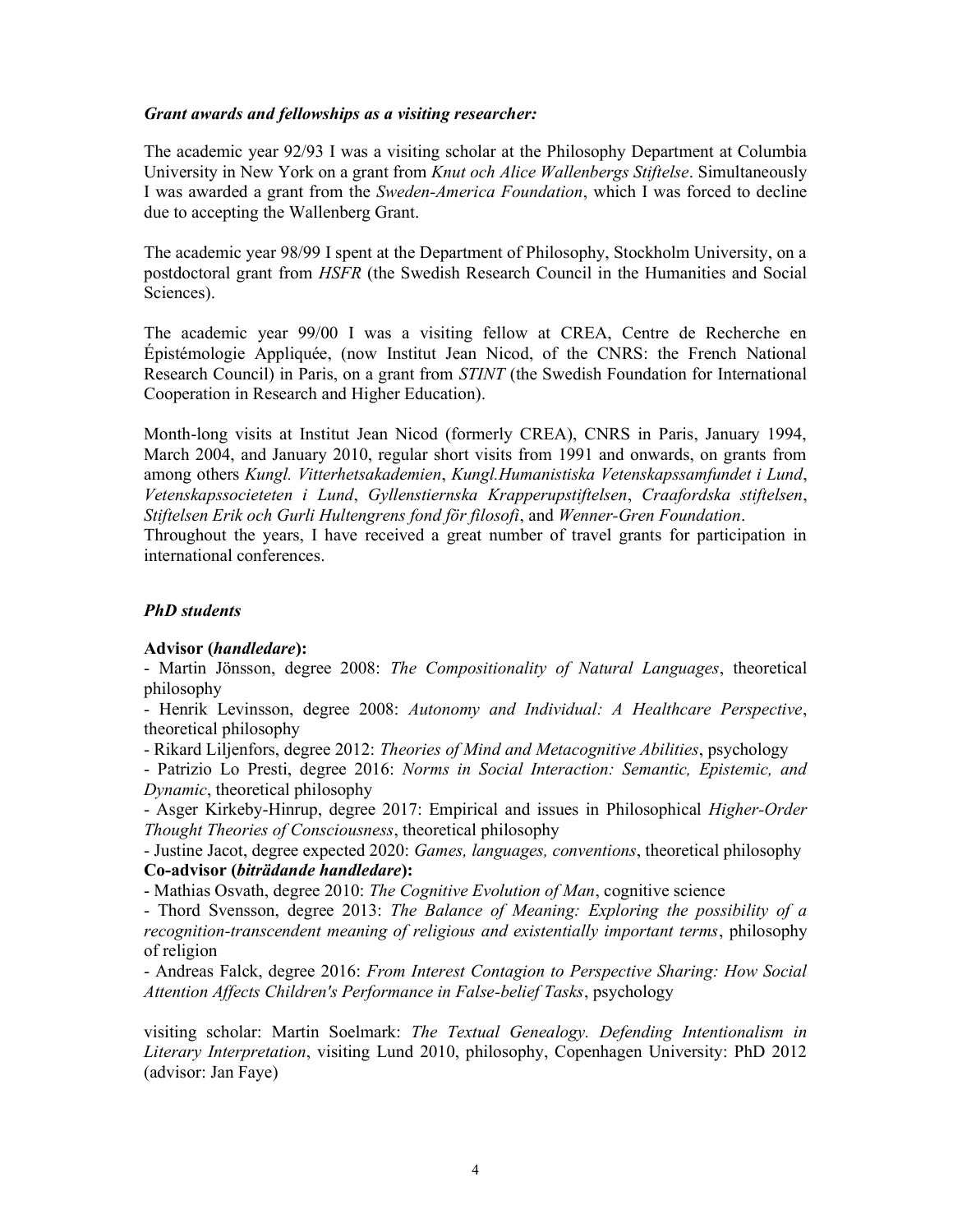# Research group

Jag leder sedan december 2011 en forskargrupp, CogComLabbet (situerad, distribuerad, dynamisk) filosofi, psykologi, kognitiv semiotik, kognition, praktisk filosofi.

## Invited talks at workshops (incomplete!)

1994 Interdisciplinary Workshop on Creativity, Venedig; 1997 International Workshop on Intentionality and Phenomenology, Copenhagen; 2002 Ist Meeting of the Metaphysics of Science Group, Lund; 2004 ESF Eurocore On the Origin of Man, Language and Languages: Mindreading and Mirror Neurons, Parma; 2005 Interdisciplinary Workshop: Nature, Language, and Culture: Learning from Animals?, Essen; 2006 ESF Exploratory Workshop: Metacognition and Mental State Monitoring, Paris; 2007 Stages in the Development and Evolution of Sign Use, London; 2008 Joint attention, Bochum; 2009 Enacting Intersubjectivity, Lugano (for a complete list + titles of the talks, go to the end of this document).

# Conferences (incomplete!)

Congresses in Logic, Methodology and Philosophy of Science, Florence 1995 and Krakow 1999; Meetings of the European Society for Analytic Philosophy in Leeds 1996, Maribor 1999, Lund 2002, Lisbon 2005; International Conference on Discovery and Creativity in Gent 1998; Meetings of the European Society for Philosophy and Psychology, Lisbon 1998, Salzburg 2000, Lyon 2002, Turin 2003, Lund 2005, London 2012; Conference on the Evolution of Language, Paris 2000, Utrecht 2010; Conference on Mind and Consciousness, Kharagpur 2002; International Conference on Infant Studies, Chicago 2004; Congress of the International Society of Gesture Studies, Lund 2012.

**N.B.** For a complete list  $+$  titles of the talks, go to the List of conference talks at the end of this document.

## Invited lectures

Invited talks at the faculty seminars of the Philosophy Departments at the Universities of Linköping, Göteborg, Umeå and Uppsala, at the Department of Philosophy, University of Warwick, at Centre de Recherche en Epistémologie Appliquée in Paris, Ecole Normale Superieure, Paris, and several times at Stockholm University and Institut Jean Nicod, Paris.

Invited talks at the Philosophical Society at Umeå University and at Uppsala University.

Invited talks at the annual so-called Brytpunktskonferens of the Swedish National Research Council (FRN) 1998, at the Festival of Science in Gothenburg 1999, and at the Seminar on Global Trust, arranged by Öresund University 2002.

Open lectures at Luleå University of Technology and Jönköping University College of Health Sciences in 1998.

Public lectures in different contexts from 1992 and onwards, such as academic venues, galleries, and companies.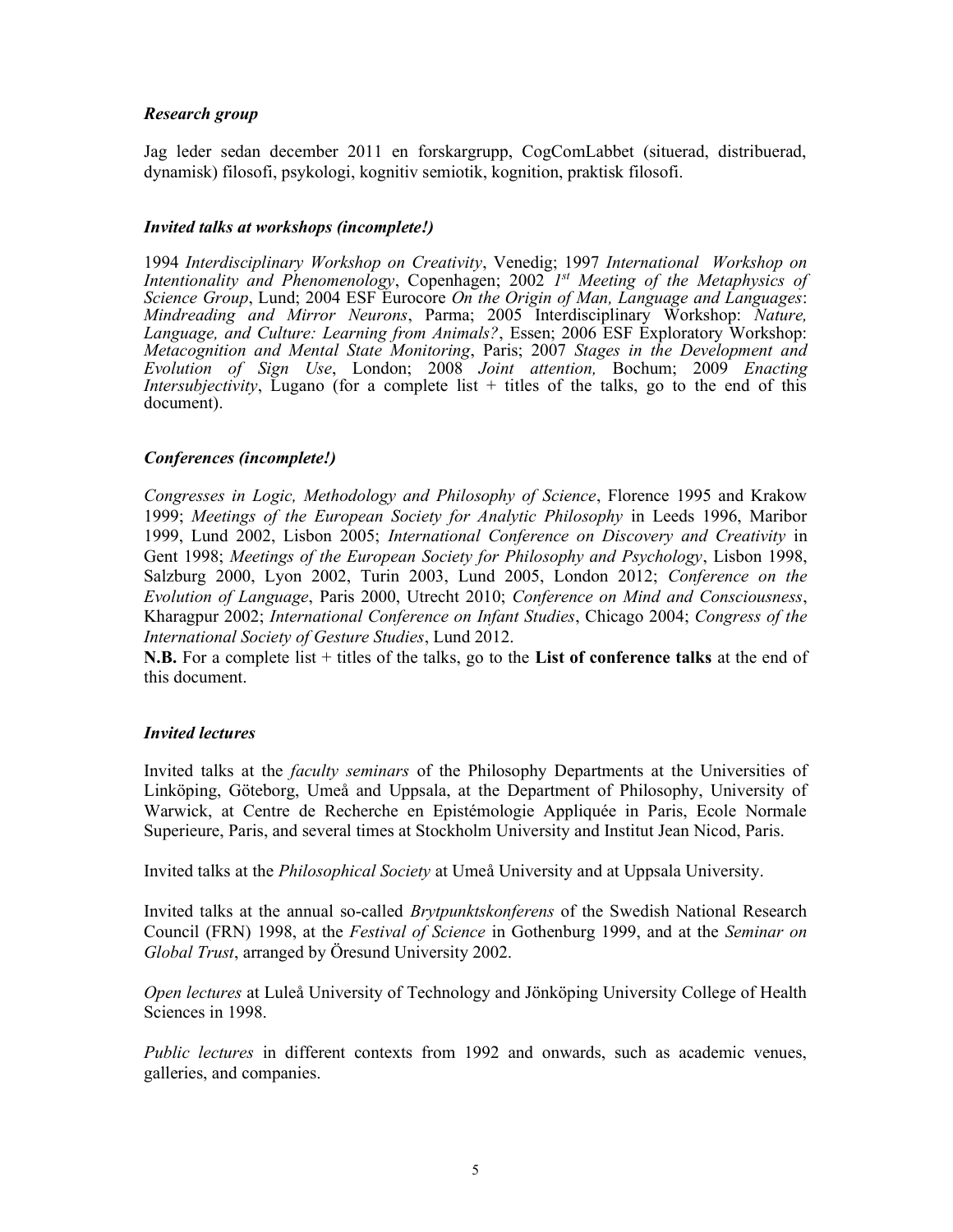**N.B.** For a complete list  $+$  titles of the talks, go to the List of invited lectures at the end of this document.

## Organisation of conferences and workshops

Involved in the planning and follow-up of the conference "e-risk?" in Stockholm 2000-2001, on the future ICT society, arranged by the Swedish Information Technology Commission (a temporary commission appointed by the Swedish Government

Organiser of the Workshop on Causality with participants from Institut Jean Nicod (CNRS, Paris) and the Department of Philosophy (Lund University) in Lund, September 2002.

As a committee member of the ESPP in 2003, I took the initiative to arrange the annual meeting of the ESPP in Lund in 2005. The Conference of the European Society of Philosophy and Psychology, August 2005, was co-organised with Professor Peter Gärdenfors (LUCS), and held at the Department of Philosophy at Lund University.

Organiser of the Symposium on Attention and Context at the meeting of the ESPP in Lund in August 2005. Participants: Joëlle Proust, philosophy, Paris, Kim Bard, psychology, Portsmouth, Christian Balkenius, robotics/cognitive science, Lund, and myself.

Co-organiser of the Workshop on Social Cognition and Action, Paris, March 2006 with participants from the Department of Philosophy at Lund University and Institut Jean Nicod, Paris. Main organisers: Max Kistler and Jérôme Dokic.

Organiser of the final workshop of the project NORMCON (European Scientific Foundation) Lund 16-17 April 2015

## Research administration, experience and education

Co-ordinator of the agreement between Institut Jean Nicod, Paris, and the Department of Philosophy, Lund, 2002—2010.

Responsible for the Faculty Seminar in Theoretical Philosophy during the autumn of 2003 at the Department of Philosophy, Lund. Invited speakers: Jonathan Knowles, Stephen Neale, Peter Lipton, Jesper Kallestrup.

Appointed to the group of distinguished scientists meeting for a workshop on the NEST Pathfinder Initiative "What it means to be human" at the European Commission's Directorate General Research in Brussels, November 2003. The initiative concerned research in the cognitive sciences and related disciplines, such as primatology, ethology, genetics and biology. The objective of the workshop was to prepare documentation for the call for proposals for "What it means to be human", launched by the European Commission within its 6<sup>th</sup> Framework Programme in the beginning of 2004. This involved setting up guidelines for future interdisciplinary research on the topic of what it means to be human.

Appointed commentator by K2, the Technology Foresight Unit of the Directorate-General for Research at the European Commission, on the final draft of the Key Technologies Report on Cognitive Science (D. Andler), May 2005, published 2006. The report describes and assesses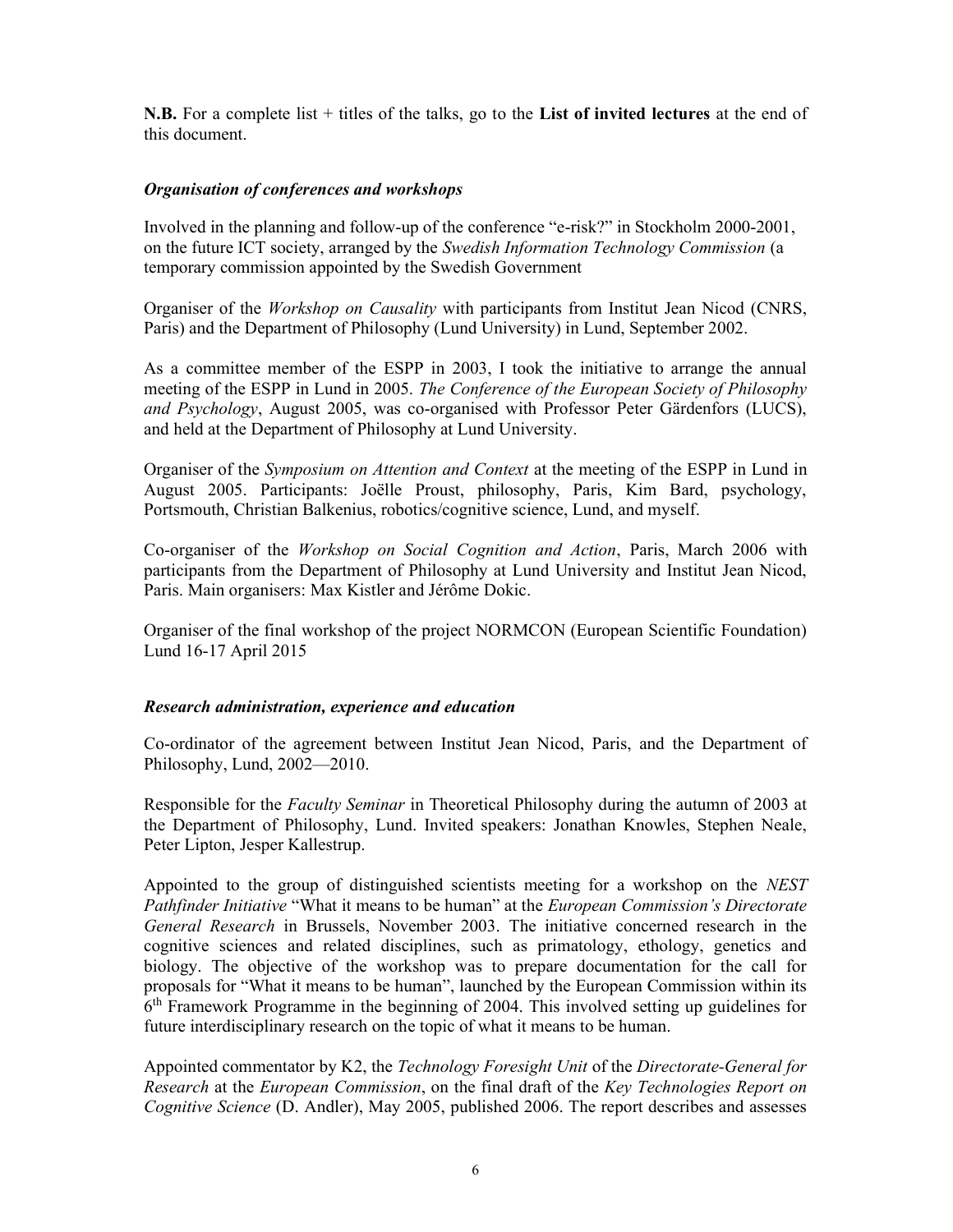the present state of cognitive science in Europe and suggests guidelines for long-term future research, in view of making European research in the cognitive sciences more competitive on a global level.

Responsible for Delivrable 7: Joint Attention of SEDSU (a STREP project within the NEST Pathfinder Initiative "What does it mean to be human?"), European Commission, June 2006 (see above, List of Publications, no. 44).

Member of the Steering Group of the Centre of Cognitive Semiotics, Centre for Language and Literature, Lund University, 2009-2010

AKKA (Akademiska Kollegors Ansvar), Lund University, 1-year leadership course (2009)

## Expert opinions (sakkunniguppdrag)

Expert advisor (writing the report for the appointment committee) concerning a Senior Lectureship in Cognitive Science at Lund University, 2003.

Sakkunnig adjunct prof phil CSR

Köpenhamns universitet 2015\* professor\*\* Felipe de Léon

Opponent on a licenciate thesis in Risk Communication at the Royal Institute of Technology (KTH), May 2006: Madeleine Hayenhjelm, "Risk and Vulnerability: Towards a Philosophy of Risk Communication"

Opponent on the final seminar of a PhD diss. (slutseminarium) at Department of Visual Studies, Gothenborg University: Si Han "A Chinese Word on Image" (advisor: Professor Lena Johannesson), September 2007

## Membership of committees and boards:

Committee for the long-term planning of research, SALFO, at Forskningsrådsnämnden FRN (the Swedish Research Council), 1997-1999. President: Professor Anders Karlqvist, Director of the Swedish Polar Research Secretariat (Svenska Polarforskningssekretariatet).

SALFO was engaged in initiating new fields of research in the area that bridges the natural sciences and the arts (the visual arts, literature, theatre, etc). The organisation of annual international thematic workshops with leading researchers at Abisko Naturvetenskapliga Station formed part of this activity. Another important task was to develop new channels for the communication of research to the general public, such as Dialogseminarierna (the Dialogue Seminars) at Experimentscenen vid Kungl. Dramatiska Teatern (the Royal National Theatre) in Stockholm and the organisation of the Swedish Polar Expedition in 1999.

Members of SALFO at the time the Directors Christina Mattsson (P2, Sveriges Radio), Agneta Lundström (Sveriges Sjöfartsmuséer), Lars Löfgren (Nordiska Muséet), and Rutger Friberg (AB Volvo), and furthermore Professors Åke E. Andersson (ecomony, Institute of Future Studies), Bengt Gustavsson (theoretical astrophysics, Uppsala) and Per Ridderstad (book history, Lund).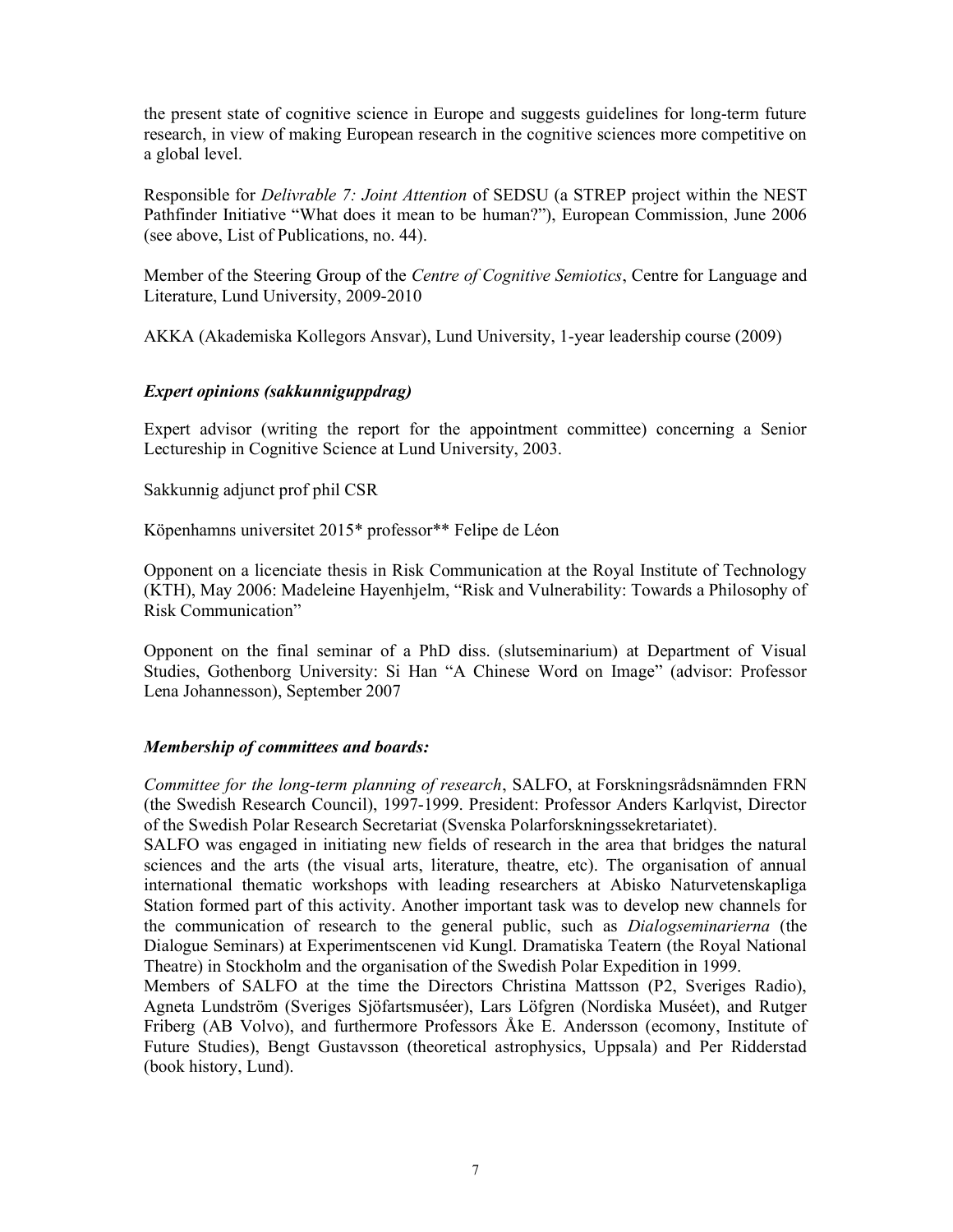Committee of the European Society of Philosophy and Psychology, ESPP, 2001-2003. See http://www.eurospp.org

Departmental Board of Supervisors for the Master's and Doctoral Degrees in theoretical philosophy 2000--

Board of the Philosophy Department at Lund University, elected 2002-2004; re-elected 2004- 2006, 2007-2009. Replaced Professor Nils-Eric Sahlin (regular member) the spring 2005/2006. Elected regular member in 2006.

Board for Research and Education at Service Management and College of Communication, Campus Helsingborg, as the representative of the Faculties of Humanities and Theology at Lund University, 2003-2005 (in Swedish: Forsknings- och utbildningsnämnden)

Scientific Evaluation Panel in Philosophy and Law (in Swedish: Beredningsgruppen för filosofi och juridik) of the Swedish Research Council (Vetenskapsrådet), 2004-2006 (Ämnesområdet Humaniora och Samhällsvetenskap) www.vr.se (the panel manages, assesses and evaluates research applications)

External expert of the Swedish Research Council on applications for funding in arts and expert on applications for postdoctoral grants in philosophy 2007 and 2008.

Board for (Post)Graduate Studies at Campus Helsingborg, Lund University, as the representative of the Faculties of Humanities and Theology at Lund University, 2005-2007 (in Swedish: Forskarutbildningsnämnden). CH was granted (post)graduate studies in Service Management in January 2005.

Graduate Acceptance Board (Studiestödsnämnden) of the Faculties of Humanities and Theology, dealing with issues concerning the acceptance of PhD students in the humanities at Lund University, 2006-2007

Board for (Post)Graduate Studies of the Faculties of Humanities and Theology, Lund University 2009-2011, 2012-2014, 2016-2017 (in Swedish: Forskarutbildningsnämnden)

## Member of examination committees, PhD dissertations ETC\*

Cognitive Science, LUCS, Faculty of Humanities, Lund University: 2003 Lars Kopp, Natural Vision for Artificial Systems – chairman; David de Léon, Artefactual Intelligence: The Development and Use of Cognitively Congenial Artefacts; Annika Wallin, Explaining Everyday Problem Solving 2006 Petter Johansson, Choice Blindness 2009 Birger Johansson, Anticipation and Attention in Robot Control

Theoretical Philosophy, Faculty of Humanities, Lund University: 2003 (substitute member) Anna Bjurman, Empty Names and Reference 2004 Filip Radovic, The Felt Quality of Phenomenal Consciousness (September)

Theoretical Philosophy, Faculty of Humanities, Stockholm University: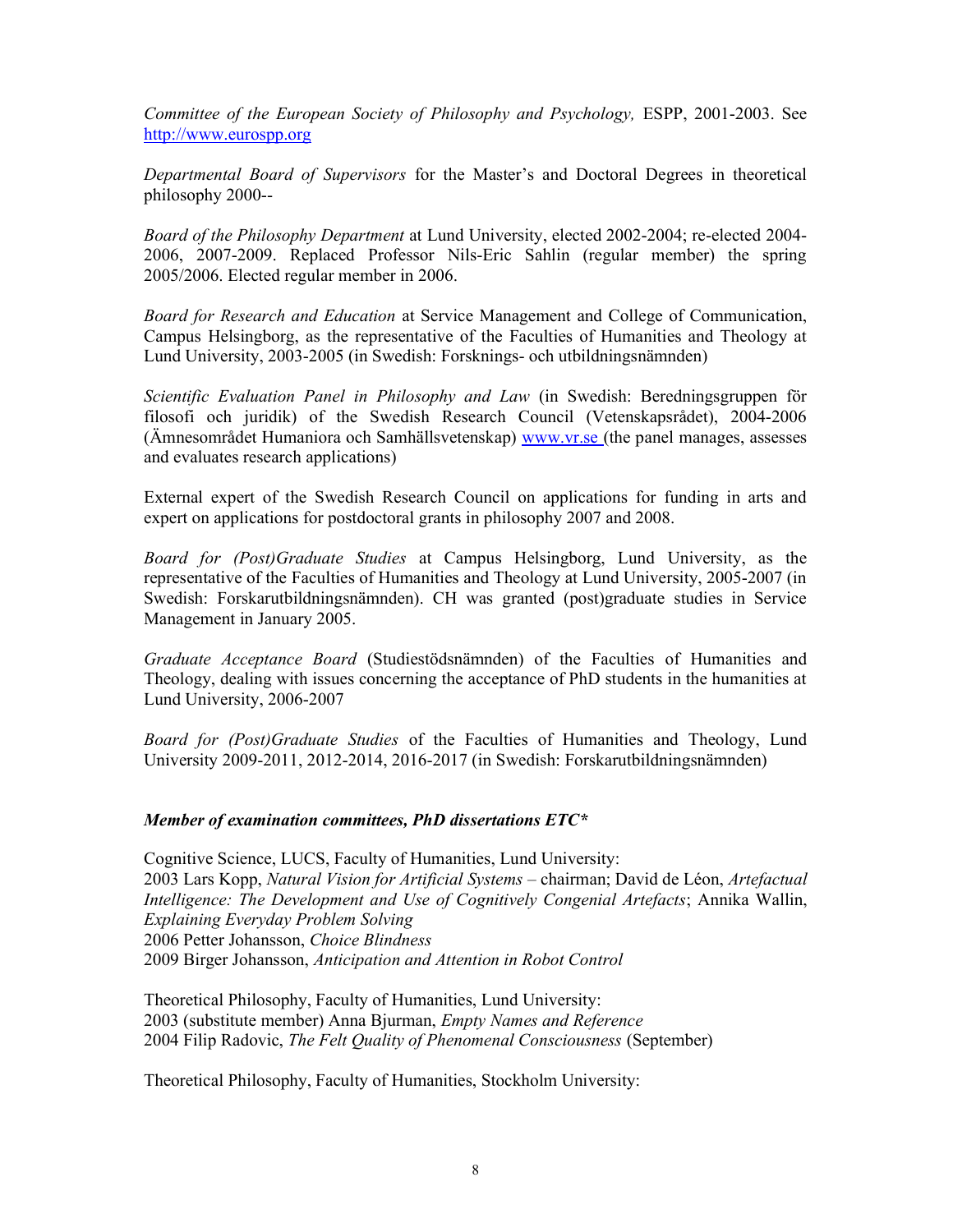2015 Anna Petronella Foultrier: Recasting Objective Thought: The Venture of Expression in Merleau-Ponty's Philosophy

Practical Philosophy, Faculty of Humanities, Lund University: 2004 Mats Johansson, Empatisk förståelse. Från inlevelse till osjälviskhet. English title: Empathic Understanding ( June); Caj Strandberg, Moral reality – chairman (October) 2009 David Brax, Hedonism as the Explanation of Value (September)

Occupational Therapy, Faculty of Medicine, Lund University: 2007 Lisbeth Nilsson, Driving to Learn. The process of growing consciousness of tool use - a grounded theory of de-plateauing (March)

Ethics, Centre for Theology and Religion, Faculty of Theology, Lund University: 2009 Carin Nordström, Erziehung zu Autonomie. Eine ethische Studie zur moralpädagogischen Bestimmung von Autonomie – chairman (September)

Philosophy of Religion, Centre for Theology and Religion, Faculty of Theology, Lund: 2012 Martin Lembke: Non-Gods and Gods: A Cosmontological Treatise

Köpenhamns universitet 2016HT\* external prof 2016\*2015 Strawson \*Sakkunniguppdrag Evaluering av professorskompetens hos sökande till adjungerad professur i filosofi, Köpenhamns universitet (juni) Strawson

# Appointments as a referee and editor

Member of the editorial board of the philosophy journal *Theoria* 2016--. Previously, associate editor of Theoria, responsible for contributions in the philosophy of mind and referee of ms in the philosophy of mind and language (2001—2007).

On the consulting board of Dialectica (2001--) and referee of ms in the philosophy of mind and language. Dialectica is the official organ of the European Society of Analytical Philosophy (ESAP).

Referee assignments for journals such as Journal of Consciousness Studies, PLOS One, Erkenntnis, Philosophical Psychology, American Journal of Primatology, Journal of Motor Behaviour, Psychology of Language and Communication, Kluwer Academic Publ. (1998, book ms), Wileys-Blackwell (2008, book ms), Oxford University Press (2009, book ms). Referee and peer commentator of Behavioral and Brain Sciences since 1999.

## Membership of learned societies:

- Swedish Philosophical Association since 1995.
- European Society for Analytic Philosophy (ESAP) since 1996.
- European Society for Philosophy and Psychology (ESPP) since 1998.
- Behavioral and Brain Sciences associate since 1999.
- Société de Philosophie des Sciences (SPS) founding member (membre fondateur) 2003- 2005.
- International Society of Infant Studies (ISIS) 2004-2008.
- Vetenskapssocieten i Lund (elected 2006)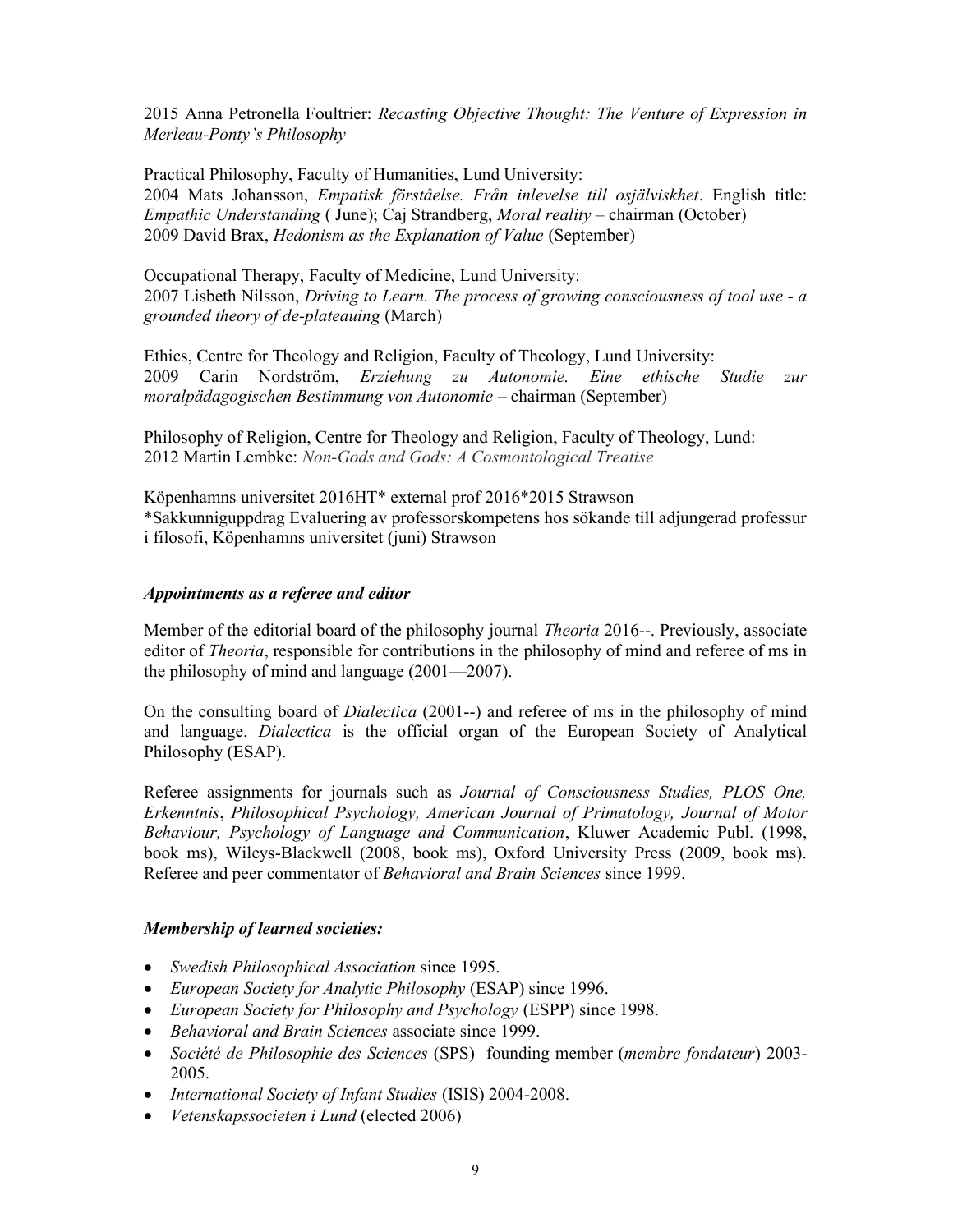# II. PEDAGOGICAL MERITS

## Teaching and supervision:

## General information:

Teaching has from the start in 1988 involved both the planning and development of the courses and the examination of them. I have taught all levels (first-level students -- PhD students) and used different teaching techniques such as plain lecturing, discussion groups, seminars, student presentations, supervision of papers, as well as different kinds of examination (written and oral, term papers, etc., as presented by the students either individually or in groups. All-in-all I have given more than 1500 regular so-called lectureship hours (in Swedish: *lektorstimmar*). These hours do not include time spent on the development, planning, preparation, and examination of the courses.

## Information about the courses:

I have been lecturing at the Division of Theoretical Philosophy of the Department of Philosophy, Lund University, since 1988. I have been responsible for courses in the philosophy of language and mind, epistemology, metaphysics, and the history of philosophy including phenomenology, and also specialised courses on the works of among others Descartes, Hume, Nietzche, Plato, and Wittgenstein (early and late). This has included planning, administration, and examination of the courses.

In charge of the BA and MA courses in theoretical philosophy (C- och D-nivå, 41-80p) 2000- 2003.

Supervision of papers written for the BA and MA degrees in theoretical philosophy since the spring of 2000 on topics in the philosophy of language and mind, metaphysics, epistemology, and philosophy of science.

1995-1999 I lectured at the Department of Cultural Studies at Lund University, mainly on theories of communication and argumentation theory (informal logic). Supervision of first-level papers (5p course) at the Department of Cultural Studies 1997-1999.

In the spring of 1996 and 1997, I developed and taught a course on the philosophical aspects of cognitive science at the Department of Computer Science, Linköping University, using material from philosophy and the cognitive sciences (second year of the MA course).

Guest lecturer on a course for journalists in Science journalism and popular science, arranged by Pressinstitutet, Stockholm (November 2000); topic: Science and Superstition.

2005-2009 I was involved in developing a course in project management, "Att arbeta med nyskapande projekt" 1-30hp (required previous studies at the university level of 30hp), at the Institute for Economic Research, Lund University, teaching on the nature of creativity and how to be a creative project leader (responsible teachers: Prof. Hans Landström and senior lecturer Marie Löwegren). This work resulted in a text book on entrepreneurship, intended for undergraduates and graduates in economics as well as employees at enterprises and entrepreneurs (Studentlitteratur, 2009).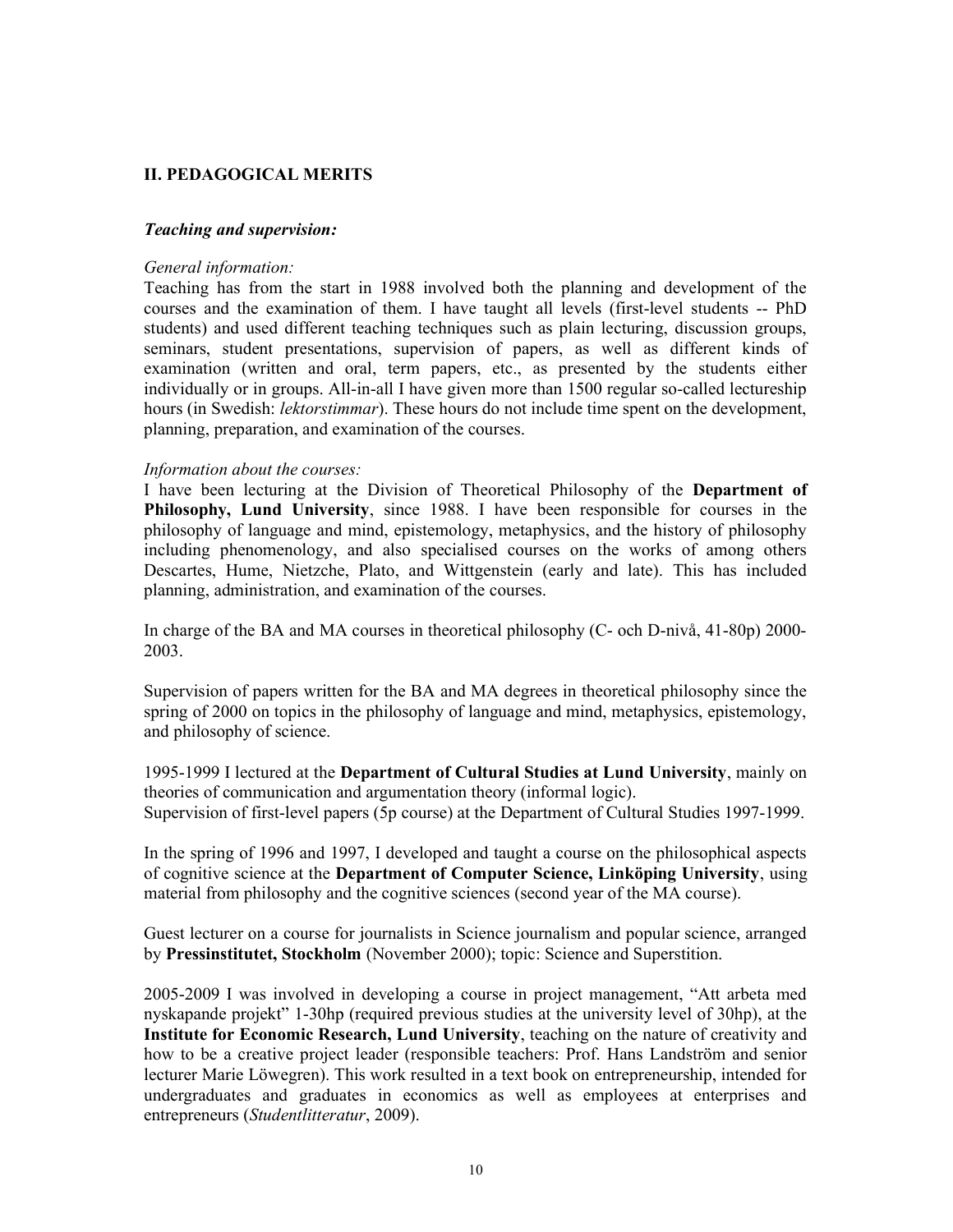Autumn 2007, 2008 Centre for Linguistics Languages and Literature, Lund University. Masters course in the philosophy of science − for the natural sciences, social sciences, and humanities.

### Graduate courses:

In the autumn of 2004 I developed and taught a new PhD course at the Dept. of Philosophy, Lund, in the form of a seminar series. The topic was *Meaning and Understanding*, and the course examined current research on verbal communication in the philosophy of language, linguistics, and cognitive science.

In the autumn of 2008 I developed and taught a new course at the Dept. of Philosophy, Lund, as part of the Swedish national programme for advanced studies in philosophy. The title was Theories of reference: Cognitive and social aspects of linguistic reference. The course dealt with foundational issues concerning reference. It primarily examined theories of reference in the philosophy of language, while also examining recent attempts to explain the nature and function of reference in linguistics and psychology.

I continually teach and exam students at the MA and (post)graduate level in philosophy of language and mind (since 1997).

### Teaching material and text books (läromedel):

#### General:

"Kreativitet och nyföretagande" Chapter on entrepreneurship and creativity in a text book on entrepreneurship and small businesses (Studentlitteratur, 2009)

#### Publications used at courses I have taught myself:

- The Indexical 'I': course in the philosophy of language, Master's level, Dept. of philosophy, Lund University, 2001-2007
- "The gist of creativity", "Procedures and strategies: Context-dependence in creativity", "From intuition to insight", "Evaluation and testing in creativity": creativity seminar, course in project management, Institute for Economic Research, Lund University autumn 2005 and 2006

#### Publications used by other people at other universities (selection):

- The Indexical 'I': Topics in Philosophy of Language: Self reference and the self concept, Dr. Rick Grush, University of Pittsburgh, 1998
- "Att se, skapa och förstå konst": various Departments of Art History in Sweden and in gender studies e.g. Umeå University (2003--)
- "Situated cognition, dynamic systems, and art: On artistic creativity and aesthetic experience": the ACE Interdisciplinary Graduate Seminar: Information, Representation, Cognition, Knowledge (IRCK), Prof. Simon Penny, Arts Computation & Engineering graduate program, University of California, Irvine, winter 2007
- "The role of intersubjectivity for the development of intentional communication": ESRCrecognized MSc Psychological Research Methods and Theory in the Study of Emotion, Prof. Kim Bard, University of Portsmouth, winter 2007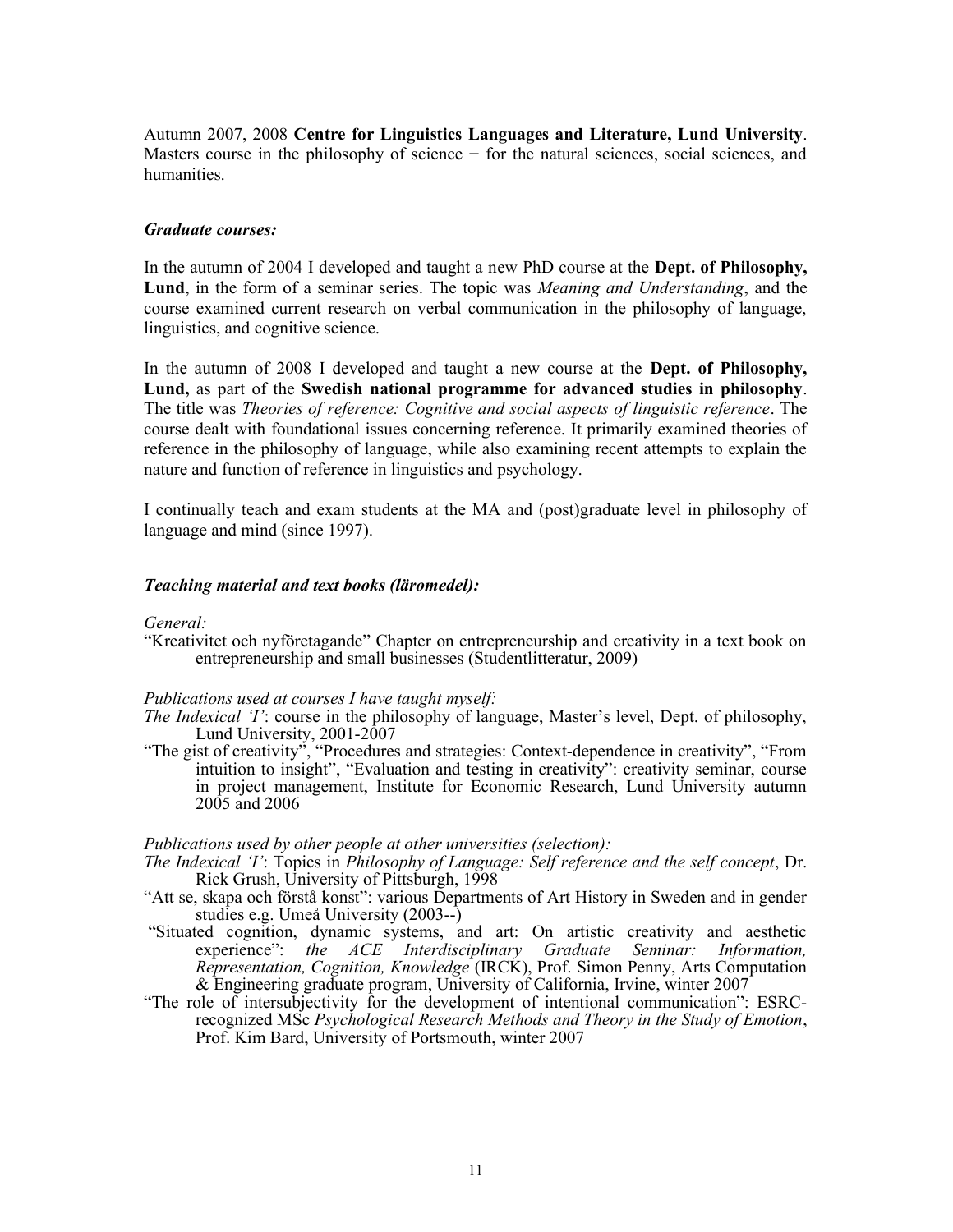## Pedagogical courses (mandatory in Sweden since 2003) and related activities:

"An Introduction to University Teaching", course in university pedagogy at the Learning and Teaching Development Centre, UCLU, Lund University ("Högskolepedagogisk introduktionskurs"), two weeks full-time, autumn 2003

"Continuation Course in University Pedagogy" (3 weeks full-time) ("Högskolepedagogisk fortsättningskurs") at UCLU, autumn 2004

"Qualifying Seminar for PhD advisors" arranged by the Faculty of Arts and Humanities at Lund University, autumn 2004 ("Behörighetsgivande handledarseminarium för HT-området") "Examination and Evaluation of Learning", course in university pedagogy at CED, Lund University (1 week full-time), autumn 2010

Participant of the Departmental Seminar series on *Issues in university pedagogy and* pedagogical development (2005-2006)

Seminar for PhD advisors (Handledarseminarium), Vårdalinstitutet, led by Jitka Lindén, Lund University, September 2006

Following the activities of the network FONSYD concerned with developing the pedagogy and administration of (post)graduate education at the university level (2010).

# III. INFORMATION AND COMMUNICATION ABOUT RESEARCH TO THE PUBLIC

## Popular science (journals, newspapers, radio, television, exhibitions) and communication of research:

Several publications in popular science journals and numerous general contributions to newspapers and the Swedish National Radio SR (P1 and P3) from 1997 and onwards, on information technology, postmodern society, new age, 'the knowledge society', various philosophical topics, and other subjects. Numerous book reviews covering phenomenology, arts, political philosophy, hermeneutics, and gender issues. I have also covered a few art exhibitions. In Paris 1999 I made a series of interviews with renowned scholars in sociology and the political sciences for the Swedish Radio about the current and future grand challenges of Western postmodern (or postindustrial) society.

During a short period in 1998 I was working as a programme leader on radio for The Philosophical Room (Filosofiska rummet, P1, SR), preparing and leading a few emissions on topics relating to the mind and cognition (working with producer Joanna Rose). I have in addition appeared in that programme as a guest a great number of times, most recently in 2011. Some of the topics I have discussed in Filosofiska rummet throughout the years are:

> Emotions; Egoism; Infinity; Being; The nature of time; Do animals have consciousness?; The philosophy of Jean-Paul Sartre; Personal identity; Artificial intelligence and human consciousness; Knowledge, belief and faith; Selfconsciousness; What is scientific research?; The idea of progress; Rationality; How do we know the meaning of words?; Cognitive linguistics; Experimental philosophy; Social norms; Intelligence, The art of dialogue; Art and cognition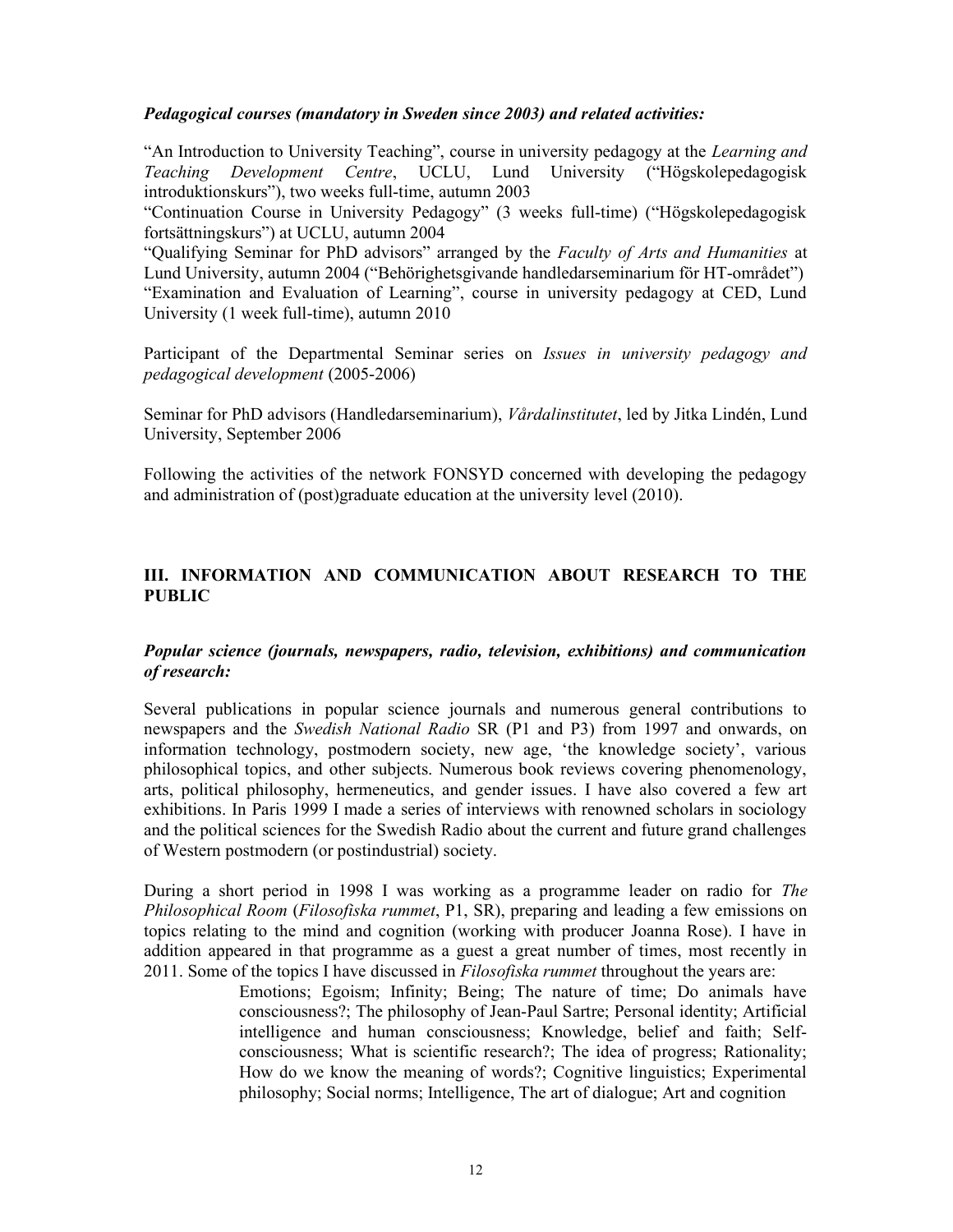## POPULÄRVETENSKAP 2015

Intervju om sociala normer och hur de påverkar atmosfären på bl a arbetsplatser, som underlag för bokkapitel: Conversation with a philosopher. Sara Paborn. In: Atmosphere. Det Sthlm, Hackholmssund, 2015.

Intervju för tidskriftsartikel: Vem kan kalla sig filosof? av Joanna Rose, Modern filosofi, 2/2015. (27 februari)

Radio P4 Gävleborg: Intervjuad om barns förståelse av normer och fördomar (direktsändning 13 juli)

Podcast på HT fakulteten (LU) med Lena Halldenius: Ett samtal om empati (moderator Martin Degrell; inspelat 23 september)

Expertkonsultation om Heideggers filosofi om varat, tiden och döden inför uppsättning av teaterpjäs vid Helsingborgs stadsteater (Jelineks En vinterresa) med regissör Melanie Mederlind, mars och oktober 2015.

Föredrag på Helsingsborgs Stadsteater för ensemblen inför uppförandet av Jelineks 'En vinterresa': "En Vinterresa genom Heideggers filosofi" (2 oktober)

# 2014 POPVETSKAP TREDJE UPPGIFTEN

--Tidskriften Modern filosofi, svar på läsarfråga om normer när man reser utomlands.

In the spring of 1998 I was appearing on a regular basis in the radio programme *Pussel* (P3, SR). Also guest appearances and interviews in radio programmes on P1, SR, such as Vetenskapsradion, Människor och tro, Udda fredag, and Godmorgon Världen. See e.g.: God morgon Världen, SR P1: Intervju om betydelsen av kroppsliga utsmyckningar, 15 juni

2008.

http://www.sr.se/webbradio/?Type=db&Id=1208682

Filosofiska Rummet, SR P1: Kampen om verkligheten, med Göran Rosenberg och Lasse Dencik, 17 February 2008. http://www.sr.se/sida/laddaner.aspx?programid=793&sida=4

Biblioteket, SR P1: Interview about the works of author Richard Brautigan, April 2009. http://www.sr.se/p1/biblioteket/

Filosofiska Rummet, SR P1: Intelligens\* Filosofiska Rummet, SR P1: Sociala Normer\*

I have been interviewed by reporters from newspapers and journals such as Datateknik (12/1995), Kvällsposten (Söndagsbilagan 19990411), Aftonbladet (2003; 20040607), Dagens Socialförsäkring (2/2005), Forskning och Framsteg (2008), LUM (2011/1), Resemagasinet  $\ddot{A}$ ventyret (2011), Modern Filosofi (2014, 2015). See e.g.: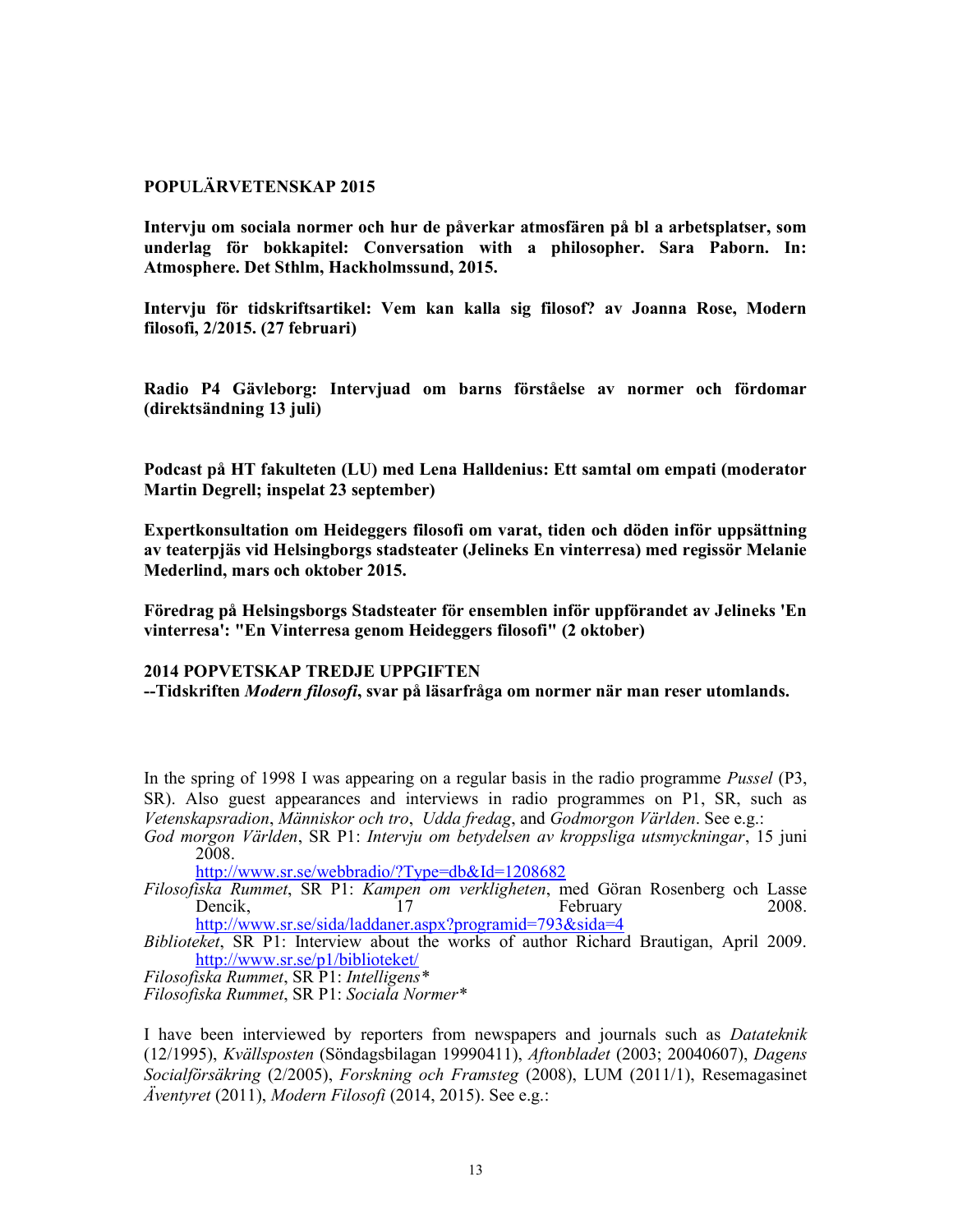Forskning och Framsteg, 7/08, pp. 25-32. "Det behövs ett vi för att bli ett jag". A discussion between Ingar Brinck, Fredrik Svenaeus and Lars Dencik om the self and selfconsciousness, förf. Joanna Rose. http://fof.se/index.lasso?id=08725

Consultant to the Swedish National Television (TV1) in May and June 2001 (concerning the planning of the program series Tabu about life in the near future of Western society. Responsible: Magnus Bejmar and Kenny Åkesson. http://www.svt.se/malmo/tabu/

Appearance in a television programme on risk with Gustaf Arrhenius and Sven-Ove Hansson within the scope of a series of philosophical talks called "Finns blått?". Recorded in October 2005 at SVT2.

In the summer of 2002 I was asked to write a text for the catalogue of an exhibition about future products and services called Next? The topic of my text is technological, environmental, economical, and religious issues in Western society in the near future as seen from a global point of view. The exhibition was arranged by The Foundation of Swedish Industrial Design in collaboration with the Form and Design Centre, Malmö.

# IV. CHRONOLOGICAL RECORD OF APPOINTMENTS AND VISITING FELLOWSHIPS

# Academic positions held at the Department of Philosophy and Cognitive Science, Lund University (tjänster och förordnanden på tjänster):

1991-10-01--1991-12-31 Doctoral studentship (utbildningsbidrag, teor.fil.)

1992-01-01--1992-06-30 Doctoral studentship (doktorandtjänst, teor.fil.) (without teaching assignments)

1992-07-01--1993-06-30 Sabbatical (tjl) (visiting scholar)

1993-07-01--1995-04-15 Doctoral studentship (doktorandtjänst) (teaching assignments not included)

1996-12-01--1997-01-11 Doctoral studentship (förordnande som doktorand) on a scholarship from Erik Philip-Sörensens Stiftelse

1997-05-01--1997-06-15 Doctoral studentship (förordnande som doktorand) on a scholarship from Hjalmar Gullbergs och Greta Thotts stipendiefond

1997-12-01--1997-12-31 Researcher, short-term contract (förordnande som forskarassistent i kognitionsvetenskap)

1998-07-01--2000-02-29 On leave as a visiting fellow on postdoctoral grants (postdoktorala stipendier)

2000-03-01--2004-02-28 Research Fellow (tjänst som forskarassistent i teoretisk filosofi) (four year contract post)

2004-04-01--2004-06-31 Temporary appointment as senior lecturer  $(100\%)$  (teor.fil)

2004-07-01--2004-12-31 Temporary appointment as senior lecturer (50%), research grant  $(50\%)$  (teor.fil; project SGB, LU)

2005-01-01--2007-12-31 Contract as a senior lecturer (15%), senior researcher (85%) (teor.fil; project To point and talk,  $VR$ )

2007-04-01-- Senior lecturer (50%), tenure track; 50 % senior researcher

2010-03-01-- Full Professor (100%), tenure track (tillsvidaretjänst)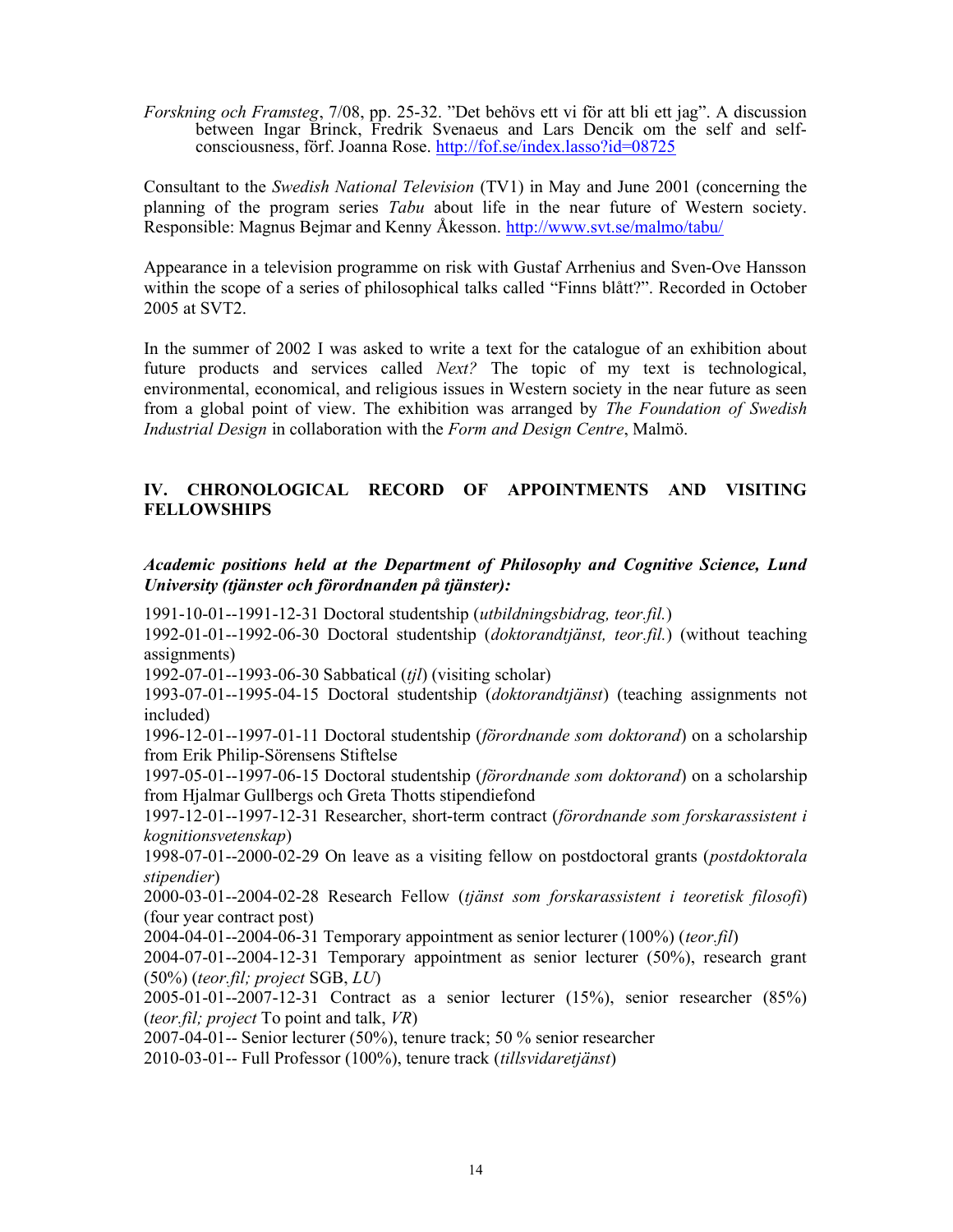## Teaching appointments on an hourly basis as a lecturer:

autumn 1988 - spring 1992 Dept. of Philosophy, Lund University autumn 1993 - spring 1998 Dept. of Philosophy, Lund University autumn 1995 - autumn 1998 Dept. of Cultural Studies, Lund University spring 1996, spring 1997 Dept. of Computer Science (IDA), University of Linköping

I have more than 2000 hours of regular teaching hours in all (spent before the students in class), not including the hours spent on the planning and development of courses, preparation, examination, and other activities connected to teaching.

## Grant awards spent as a visiting fellow:

1992-07-31--1993-06-30 Knut och Alice Wallenbergs Stiftelse (Columbia University, New York)

January 1994 Gyllenstiernska Krapperupsstiftelsen (CREA, CNRS, Paris) 1998-07-01--1999-06-30 HSFR Post-Doctoral Award (Stockholm University, Sweden) 1999-07-01--2000-02-29 STINT Post-Doctoral Award (Institut Jean Nicod, CNRS, Paris) March 2004 Kungl. Vitterhetsakademien (Institut Jean Nicod, CNRS, Paris) May 2009 Erik och Gurli Hultengrens Stipendiefond (Institut Jean Nicod, CNRS, Paris) January 2010 Elisabeth Rausings Minnesfond (Institut Jean Nicod, CNRS, Paris)

## LIST OF CONFERENCE TALKS: INCOMPLETE!

# INVITED TALKS OR SIMILAR

- 23-25/10 1994 International Interdisciplinary Workshop on Creativity, Venedig, arr. by the Institute for Future Studies, Stockholm: "The gist of creativity"
- 10-12/2 1995 Nordic Workshop on Intentionality, Lund: discussant
- 1-3/12 1995 Nordic Workshop on Intentionality, Helsinki: "Representation and intentionality"
- 19-20/4 1997 International Workshop on Intentionality and Phenomenology, Copenhagen: "A critical discussion of causal and representational theories of intentionality"
- 5-7/9 1997 International Workshop on Intentionality and Phenomenology, Copenhagen: discussant
- 20-21/5 1998 International Conference on Intuition, Stockholm, arr. by the Royal Academy of Letters, History, and Antiquities: discussant
- 17-21/5 1998 International Workshop: Complexity in Science and Art, Abisko, arr. by the Swedish Research Council: discussant (http://www.didaktekon.se/abisko/abisko.htm)
- 24-26/9 1998 International Conference: Meaning and Interpretation, Stockholm arr. by the Royal Academy of Letters, History, and Antiquities: discussant
- 10-15/1 1999 International Workshop: Knowing and Believing, Abisko, arr. by the Swedish Research Council: discussant (http://www.didaktekon.se/abisko/abisko.htm)
- 7-12/8 2001 Meeting of the European Society for Philosophy and Psychology, Fribourg (committee member)
- $28/2$ -1/3 2002 1<sup>st</sup> Meeting of the Metaphysics of Science Group: Forthcoming Results in Theoretical Philosophy, Lund:
	- "Observation terms, perceptual demonstratives, and joint attention"
- 27-28/9 2002 Joint Workshop on Causality of Dept. of Philosophy (Lund University) and Institut Jean Nicod (CNRS, Paris), Lund: "Causal and symbolic models of communication. Karl Bühler and Donald Davidson on joint attention"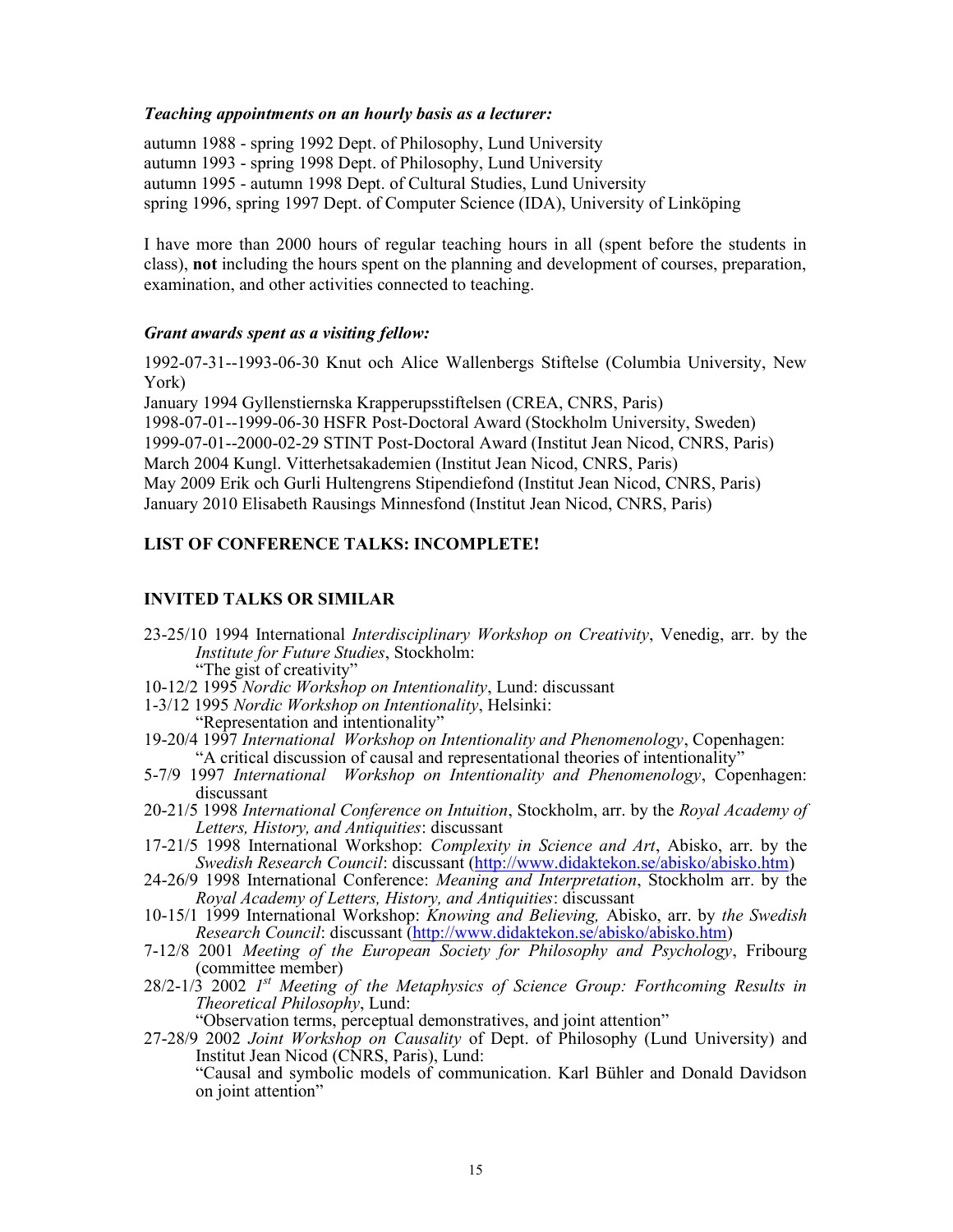11/11 2003 International Symposium on Empathy, Intersubjectivity and Language, SGB Lund:

"The role of empathy and intersubjectivity for declarative pointing"

- 19-20/3 2004 Workshop on Mindreading and Mirror Neurons, ESF Eurocore OMLL On the Origin of Man, Language and Languages, Parma (participating institutions: Dept. of Neurophysiology, Parma; Institut Jean Nicod, Paris; Dept. of Philosophy, Barcelona): "On the evolutionary origin of declarative pointing"
- 12-13/5 2005 SGB International Workshop: Semiotic Development in Ontogeny and Phylogeny, Lund:

"The ontogeny of linguistic reference: On infant pointing"

- 25/5 2005 Workshop on The Philosophy of Alvin Goldman, Lund: "Mirror neurons, mindreading and social action"
- 5-6/12 2005 Interdisciplinary Workshop: Nature, Language, and Culture: Learning from Animals? Essen, Universität Dortmund:

"Some difficulties for comparative research on social learning"

- 3-4/3 2006 Joint Workshop on Social cognition and Action, Institut Jean Nicod (CNRS, Paris) and the Dept. of Philosophy at Lund University, Paris ENS: co-arranger, chair, discussant
- 29-30/9 2006 Comparison and Interaction between Semiotic Resources in Evolution and Development SEDSU Symposium, Lund. "Evaluating the Referential Claim: A Comparison of Referential Behaviour to Verbal Reference" http://project.sol.lu.se/sedsu/cisred06.html
- 7-9/12 2006 ESF Exploratory Workshop, the Standing Committee for the Humanities (SCH) and European Medical Research Councils (EMRC): Metacognition and Mental State Monitoring, Paris, Convened by Joëlle Proust and Bernard Renault. "Attention-based Metacognition"
- http://www.esf.org/index.php?eID=tx\_nawsecuredl&u=0&file=fileadmin/be\_user/ew\_docs/0 5-10\_Report.pdf&t=1343942105&hash=fea4fc5c38f7aff9bcfe0f44c79864cace255342
- 6-8/6 2007  $\overline{Filosofidagarna}$ , Umeå (meeting of the Swedish Philosophical Association): "Demonstrative reference"
- 6-97/12 2007 SEDSU Workshop at the Novartis Foundation, London: "Gaze, pointing, and verbal reference: Some essential differences"
- 15-16/8 2008 Workshop on Joint Attention, Bochum:
- "Joint attention in nonverbal and verbal communication"
- 13-14/2 2009 International Workshop Enacting Intersubjectivity, Lugano: "Metacognitive development in early infancy"
- 10-11/10 2009 The Future of the Social Sciences and Humanities in Europe, Brussels: discussant
- 25-26/11 2010 After Postmodernism, Copenhagen: "Textual meaning, literary interpretation and the heritage of postmodernism"
- 14-16/10 2011 Understanding and Misunderstanding: Cognition, Communication and Culture. Launch meeting ESF Eurocores, Malmö: "Understanding norms and following rules: Social cognition in a developmental context"
- 9/12 2011 Lévinas och pedagogiken, Sociologiska institutionen, Lund University: panel member
- 16-17/1 2012 Symposium on Trust in Science, Royal Academy of History and Letters, Stockholm: discussant
- 22-25/4 2012 ESF Workshop on Normative conduct, Salzburg: "Children's understanding of norms in pretence"
- 10-12/5 2012 Semiotic Development, Lund:
	- "Developing an understanding of social norms"
- 23-26/4 2013  $2<sup>nd</sup>$  Conference on Games, Interactive Rationality and Learning: The Evolution of Inference, Lund:
	- "How to think about referential behaviour"
- 13-14/5 2013 Workshop on Misunderstanding, DRUST, Amsterdam: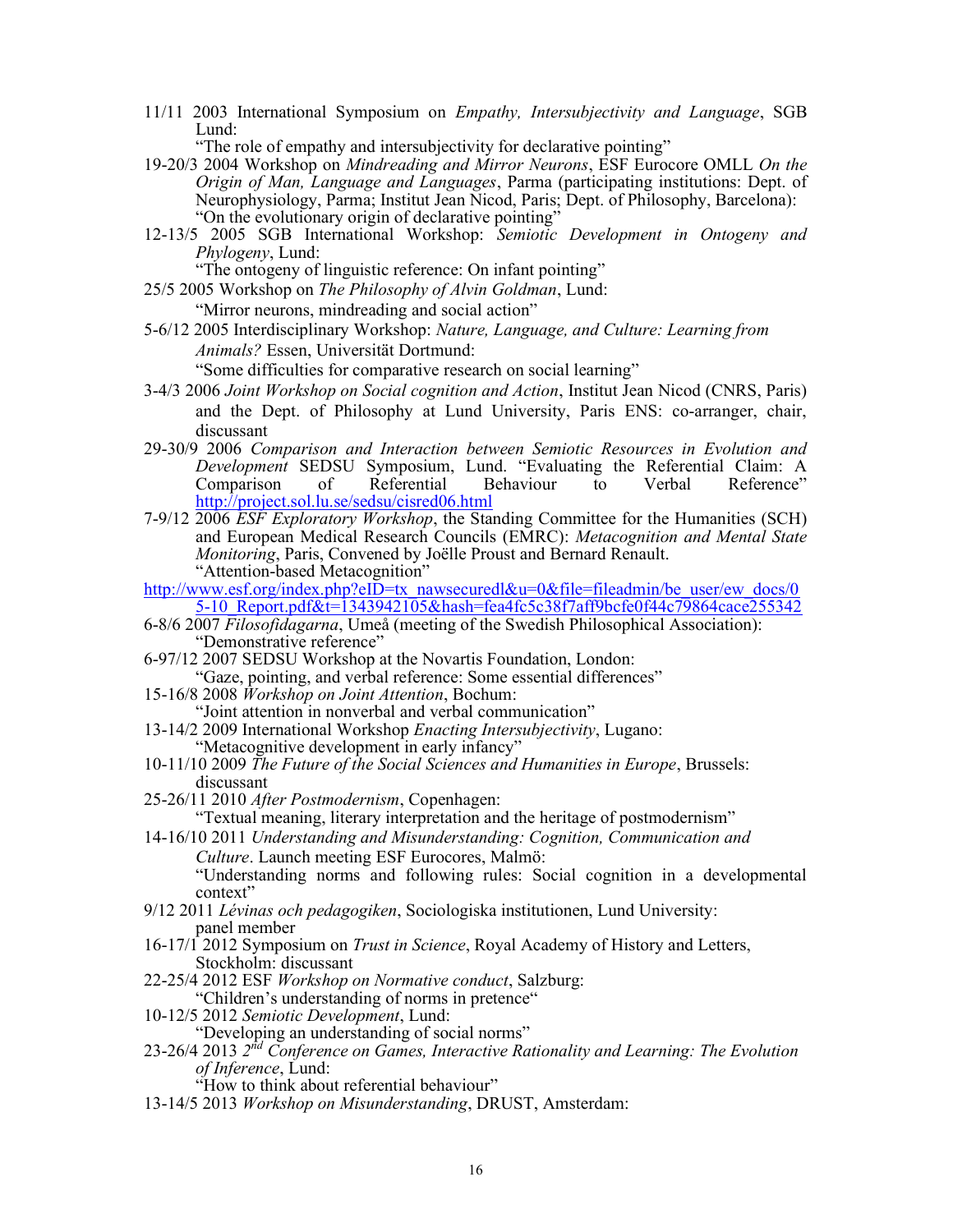"On the development of norms"

- 21-22/5 2013 CCCom Workshop Cognition\*Communication in Context, Trondheim: "On the development of social norms"
- 11-12/6 2013 NORMCON Workshop The Nature of Normativity, Copenhagen: "Embodied, embedded and meta-normativity"
- 26-27/9 2013 Values and Systems in Interactivity, Language and Cognition, Odense: "Reference, Interaction and Ecological Pragmatics"

spring 2013 "How to think about referential behaviour" 2nd conference on games, interactive rationality and learning, Lund

10-11/5 2014 DRUST, Lisbon:

"The core of social expertise"

7-9/5 2014 ESF Eurocores Understanding and Misunderstanding: Cognition Communication and Culture Final meeting, Lisbon:

"Normativity: From contagious yawning to rational deliberation"

30-31/10 2014 Workshop on Infancy and the Self/Other Differentiation, Copenhagen (chair) 11/3 2015 Workshop on We-intentions, Centre for Subjectivity Research, Copenhagen University:

"We-intentions and intersubjectivity"

16-17/6 2015 NORMCON Final Workshop, Lund University:

"The nature of social expertise"

4/9 2015 2nd Meeting of the Nordic Network for Research on the Mind NORMIND, Copenhagen:

"Towards an explanation of social understanding in terms of expertise" Workshop Portsmouth May 2015

## CONTRIBUTED PAPERS (PEER-REVIEWED)

- 1-3/6 1992 Cognition, Connectionism, and Semiotics, Tampere: "A critical analysis of Dretske's, Fodor's and Millikan's theories of intentionality and representation"
- 7-9/6 1995 Filosofidagarna, Umeå (meeting of the Swedish Philosophical Association): "Indexikal mening och social kunskap: om ordet 'jag'"
- 19-25/8 1995 Logic, Methodology and Philosophy of Science  $X$ , Florence, Section for philosophy of cognitive science and AI: "Representations and intentionality"
- 4-7/9 1996 European Society for Analytic Philosophy II, Leeds: "Indexical knowledge and social meaning: about 'I'"
- 13-15/6 1997 Filosofidagarna, Lund (meeting of the Swedish Philosophical Association): "Kan jag ta fel på vem jag är?"
- 14-16/5 1998 International Congress on Discovery and Creativity, Gent: "Context-dependence and creativity" http://allserv.rug.ac.be/~jmeheus/abstracts/brinck.doc
- 2-5/9 1998 European Society for Philosophy and Psychology, Lisbon:

"Three kinds of self-awareness"

- 11-13/6 1998 Filosofidagarna, Göteborg (meeting of the Swedish Philosophical Association): "Vad är icke-begreppsligt innehåll?"
- 29/6-2/7 1999 European Society for Analytic Philosophy III, Maribor: "On person-consciousness"
- 20/8-26/8 1999 Logic, Methodology and Philosophy of Science XI, Krakow, Section for philosophy of cognitive science and AI: "Evaluation of solutions in creative problem-solving"
- 3/4-6/4 2000 Conference on the Evolution of Language III, Paris: "Attention and the evolution of intentional communication"
	- http://www.infres.enst.fr/confs/evolang/actes/\_actes07.html
- $1/9$  5/9 2000 European Society for Philosophy and Psychology, Salzburg: "The reference and use of perceptual demonstratives as grounded in joint attention"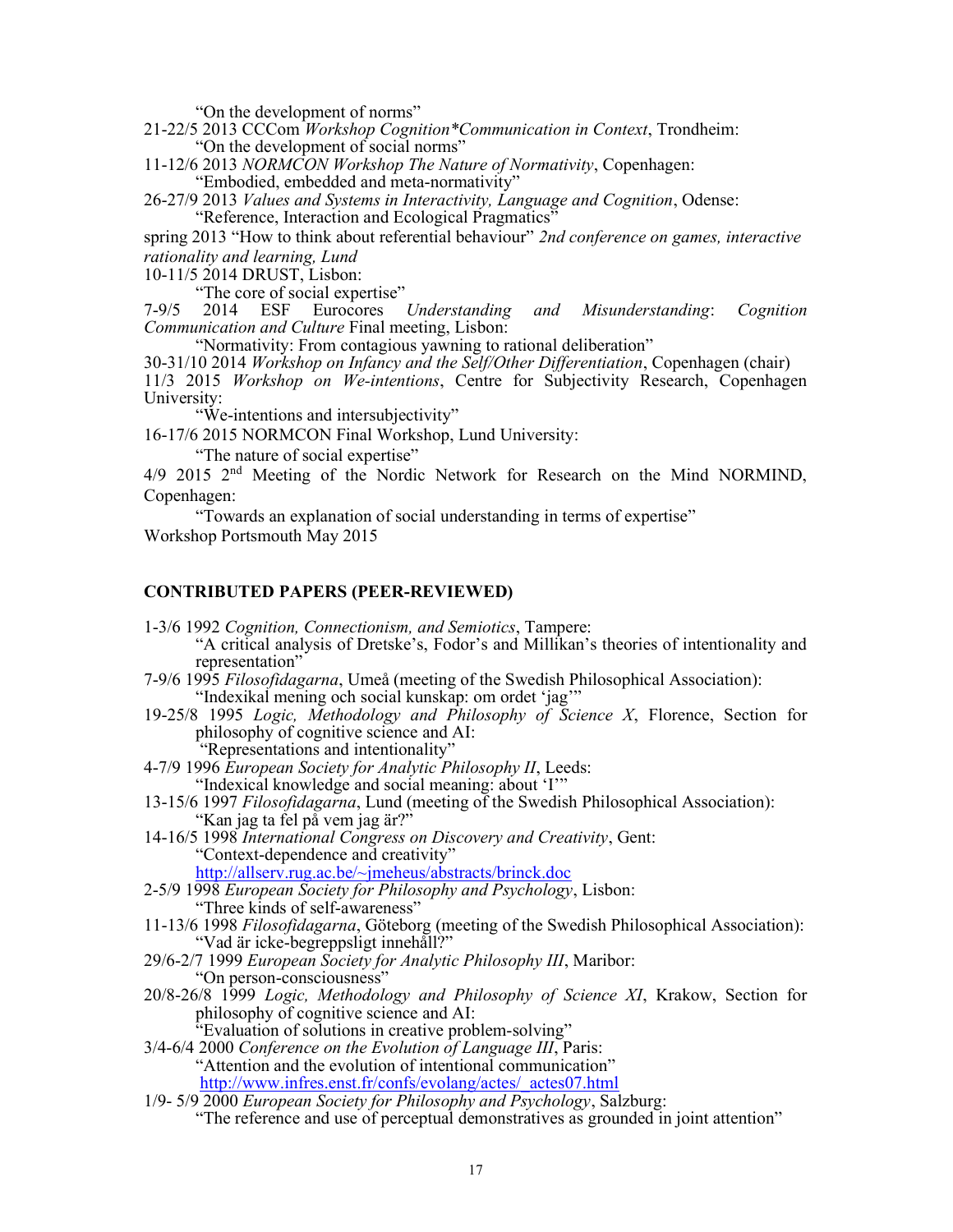- 9/1-11/1 2002 Conference on Mind and Consciousness, Kharagpur: "Co-operation in apes and humans"
- 14/6-18/6 2002 European Society for Analytic Philosophy IV, Lund: "Radical interpretation and triangulation: by attention or intention?"
- 10/7-13/7 2002 European Society for Philosophy and Psychology, Lyon: "On imperative and declarative pointing" http://www.isc.cnrs.fr/ESPP2002proceedings.htm#Brinck
- 9-12/7  $\overline{2003}$  European Society for Philosophy and Psychology, Turin: "The objects of attention"
- 5-8/5 2004 International Conference of Infant Studies, ISIS, Chicago; invited speaker at a symposium on pointing (arr. by U. Liszkowski, MPI Leipzig): "The function of declarative pointing" Other participants: Begoña Delgado (Madrid); Fabia Franco (Middlesex); Michael
- Tomasello (MPI Leipzig). 1-4/6 2005 4<sup>th</sup> Conference of LOGOS: BW4 The Origin of Reference, Barcelona: "From pointing to linguistic reference"

http://www.ub.es/grc\_logos/bw/index.htm

11-14/8 2005 European Society for Philosophy and Psychology, Lund. Symposium on Attention:

"Attention, context, and control" (with Christian Balkenius)

Other participants: Joëlle Proust (Paris); Kim Bard (Portsmouth).

27-31/8 2005 European Society for Analytic Philosophy V, Lisbon:

"On the reference of 'pure' demonstratives"

- 14-17/4 2010 Evolution of Language EVOLANG8, Utrecht:
	- "Contexts of language diversity"
- 24-27/7 2012 Congress of the International Society of Gesture Studies ISGS 5, Lund: "Pointing: Rich but lean"
- 27-31/8 2012 European Society of Philosophy and Psychology, London: "Systems for theory of mind" in Symposium on implicit and explicit cognition
- 12-14/9 2012 Interactivity, Language and Cognition, Odense: "The many ways of referential behaviour"

# LIST OF INVITED LECTURES

## Invited lectures at faculty seminars:

Department of Philosophy, Stockholm University, December 1997: The indexical 'I'

Department of Philosophy, Gothenburg University, 1997: The indexical 'I'

Department of Philosophy, Umeå University, February 1998: The indexical 'I'

Department of Philosophy, Umeå University, February 1998: On self-consciousness and thoughts about oneself

Department of Philosophy, Linköping University, 1999: The indexical 'I'

Department of Philosophy, Stockholm University, January 1999: Self-consciousness

- Department of Philosophy, Stockholm University, March 1999: On situated cognition and thoughts with non-conceptual content
- Department of Psychology, Lund University, 1999: Non-conceptual content and implicit knowledge
- Centre de Recherche en Epistémologie Appliquée/CREA, Paris, December 1999: Fixing the reference of perceptual demonstratives by joint attention
- Department of Philosophy, Uppsala University, September 2001: Attention and the reference of perceptual demonstratives
- Department of Philosophy, University of Warwick, December 2001: What is the point of pointing?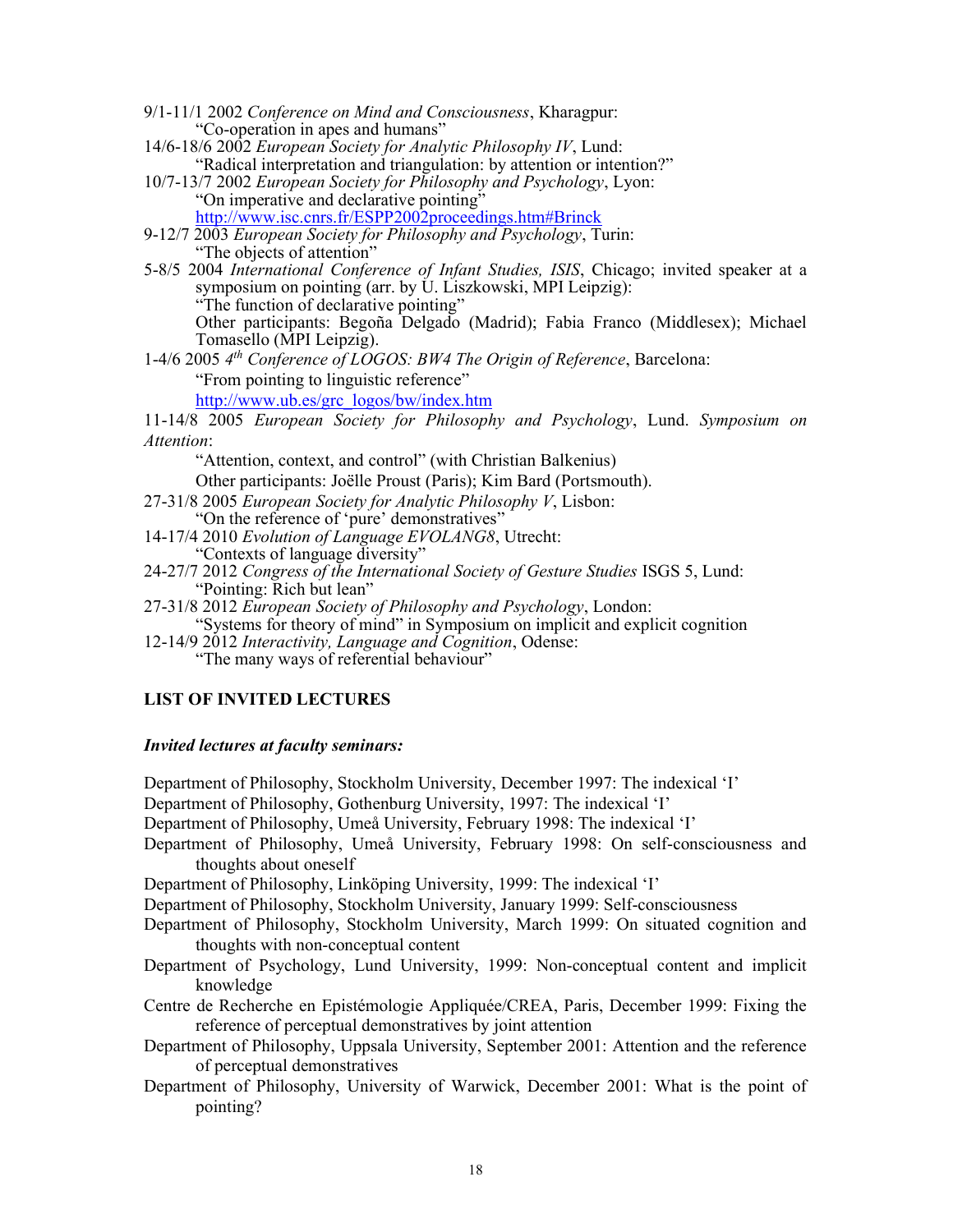Department of Psychology, University of Portsmouth, March 2013: On the development of norms

Department of Psychology, Sussex University, March 2013: Referential behaviour -- Comparative approaches to intentional Communication

## Invited lectures at research seminars:

| Bergson's philosophy of mind<br>Department of Sociology, Lund University, May 1990:<br>Derrida and postmodern philosophy<br>Department of Sociology, Lund University, December 1990:<br>Metaphor in thought and language<br>Department of Philosophy, Graduate seminar, Columbia University, New York, spring 1993:<br>Indexicality and rigid designation<br>CNRS, Paris, Seminar series led by Joëlle Proust, Paris, March 1998:<br>Conscience de soi et empathie<br>Centre de Recherche en Epistémologie Appliquée/CREA, Seminar series led by Francois<br>Recanati, Paris, February 2000:<br>Non-conceptual content and implicit knowledge<br>Department of Linguistics, Lund University, February 2004, Seminar series of the project<br>Language, Gestures, Pictures:<br>Reference and attention<br>Groupe Compas, Ecole Normale Supérieure/ENS, Paris, May 2008, workshop<br>Apprentissages. Quel rôle pour les sciences cognitives? Quel rôle pour les<br>technologies?<br>New Technologies and Learning in an Educational Setting: Situating cognition |
|----------------------------------------------------------------------------------------------------------------------------------------------------------------------------------------------------------------------------------------------------------------------------------------------------------------------------------------------------------------------------------------------------------------------------------------------------------------------------------------------------------------------------------------------------------------------------------------------------------------------------------------------------------------------------------------------------------------------------------------------------------------------------------------------------------------------------------------------------------------------------------------------------------------------------------------------------------------------------------------------------------------------------------------------------------------|
|                                                                                                                                                                                                                                                                                                                                                                                                                                                                                                                                                                                                                                                                                                                                                                                                                                                                                                                                                                                                                                                                |
|                                                                                                                                                                                                                                                                                                                                                                                                                                                                                                                                                                                                                                                                                                                                                                                                                                                                                                                                                                                                                                                                |
|                                                                                                                                                                                                                                                                                                                                                                                                                                                                                                                                                                                                                                                                                                                                                                                                                                                                                                                                                                                                                                                                |
|                                                                                                                                                                                                                                                                                                                                                                                                                                                                                                                                                                                                                                                                                                                                                                                                                                                                                                                                                                                                                                                                |
|                                                                                                                                                                                                                                                                                                                                                                                                                                                                                                                                                                                                                                                                                                                                                                                                                                                                                                                                                                                                                                                                |
|                                                                                                                                                                                                                                                                                                                                                                                                                                                                                                                                                                                                                                                                                                                                                                                                                                                                                                                                                                                                                                                                |
|                                                                                                                                                                                                                                                                                                                                                                                                                                                                                                                                                                                                                                                                                                                                                                                                                                                                                                                                                                                                                                                                |
|                                                                                                                                                                                                                                                                                                                                                                                                                                                                                                                                                                                                                                                                                                                                                                                                                                                                                                                                                                                                                                                                |
| http://compas.risc.cnrs.fr/                                                                                                                                                                                                                                                                                                                                                                                                                                                                                                                                                                                                                                                                                                                                                                                                                                                                                                                                                                                                                                    |
| Centre for Cognitive Semiotics, Language and Linguistics Dept, Lund, October 2013:<br>Reference, Coordination, and Ecological Pragmatics                                                                                                                                                                                                                                                                                                                                                                                                                                                                                                                                                                                                                                                                                                                                                                                                                                                                                                                       |
| psychology*Action&NÅT*, Portsmouth, MAY? 2015                                                                                                                                                                                                                                                                                                                                                                                                                                                                                                                                                                                                                                                                                                                                                                                                                                                                                                                                                                                                                  |

### Invited lectures at Philosophical Societies:

Umeå University, February 1998:

Relating Nietzsche's views of knowledge and the feminine to contemporary cyberfeminism

Uppsala University, September 2001: A cognitive theory of creativity

## Open lectures:

Luleå University of Technology, November 1998:

On New Age: Religion, metaphysics, knowledge

Jönköping University College of Health Sciences, November 1998:

New Age - a threat to science?

## Public lectures (selection):

Humanistdagarna, Lund University, 1992, in collaboration with Prof. Sten Lindström: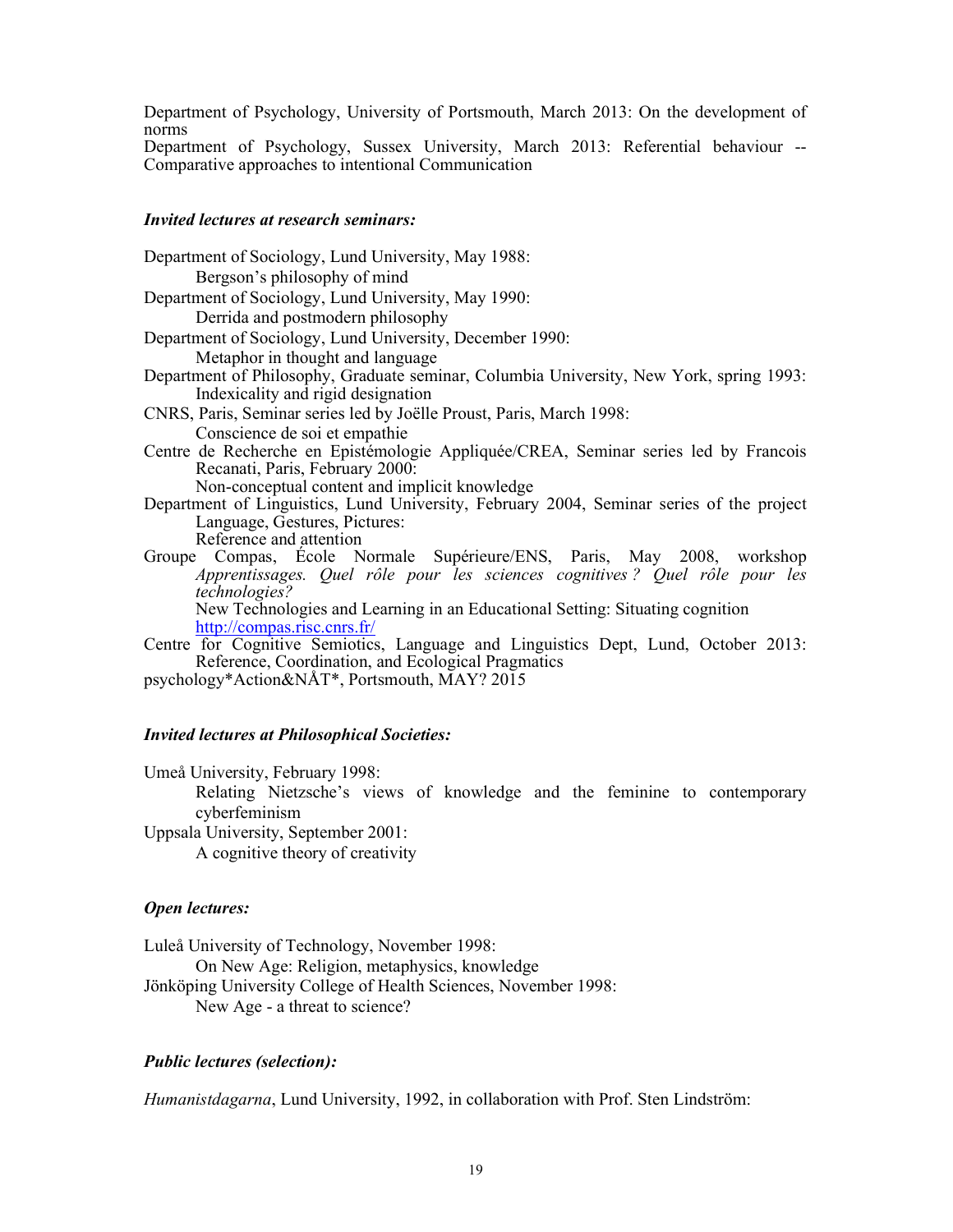| On minds and machines                                                                       |
|---------------------------------------------------------------------------------------------|
| Galleri 21, Malmö, 1995:                                                                    |
| The nature of creativity                                                                    |
| Humanistdagarna, Lund University, 1996:                                                     |
| Nietzsche as a feminist                                                                     |
| FRNs Brytpunktskonferens: Between Science and Superstition - Borders and How to Draw        |
| Them, Stockholm, March 1998:                                                                |
| New Age - religion, superstition, or science?                                               |
| (see www.pierregander.com/phd/seminars/brytpunkt98.html)                                    |
| The Festival of Science, Gothenburg, May 1999:                                              |
| Situated cognition                                                                          |
| Handelsbankens huvudkontor, Stockholm, 1999:                                                |
| On New Age: Religion, metaphysics, knowledge                                                |
| Pressinstitutet, Stockholm, 2000:                                                           |
| Science and Superstition                                                                    |
| Kommunförbundet Skåne, Region Skånes årsmöte, Ystad Saltsjöbad, 2001:                       |
| Information technology and (post)modern society                                             |
| The talk was followed by a public discussion together with Pehr T. Ohlsson and Lars Dencik. |
| Seminar on Global Trust, Öresund University, Malmö, August 2002:                            |
| Can we trust science?                                                                       |
| The other participants were Prof. Jan Hjärpe, Lund and Prof. Håkan Arvidsson, Roskilde.     |
| Teaterhögskolan i Malmö and Teater Weimar (co-arr.), Malmö, April 2005:                     |
| Is the self an illusion? On the main character in Martin Crimp's play "Attempts on Her      |
| Life".                                                                                      |
| http://www.teatrweimar.se/drc/seminarie3.htm%20                                             |
| Öppet Hus på Filosofiska Institutionen, Lund, April 2005 (Open House, Dept. of Philosophy): |
| discussion (myself, Christain Balkenius, Göran Hermerén,<br>Public<br>Wlodek                |
| Rabinowicz)                                                                                 |
| Skånes Dansteaters Seminariedag: Fördjupad danskonstupplevelse, Malmö, November 2008:       |
| Meaning and message in modern dance                                                         |
| Institut Suedois, Paris, January 2010:                                                      |
| Continental or analytic: Philosophy in the 20 <sup>th</sup> century                         |
| Academic Traineeship II, Lund University, December 2010:                                    |

From PhD to full professor and principal investigator

NOT COMPLETE – NO ADDED ENTRIES SINCE 2011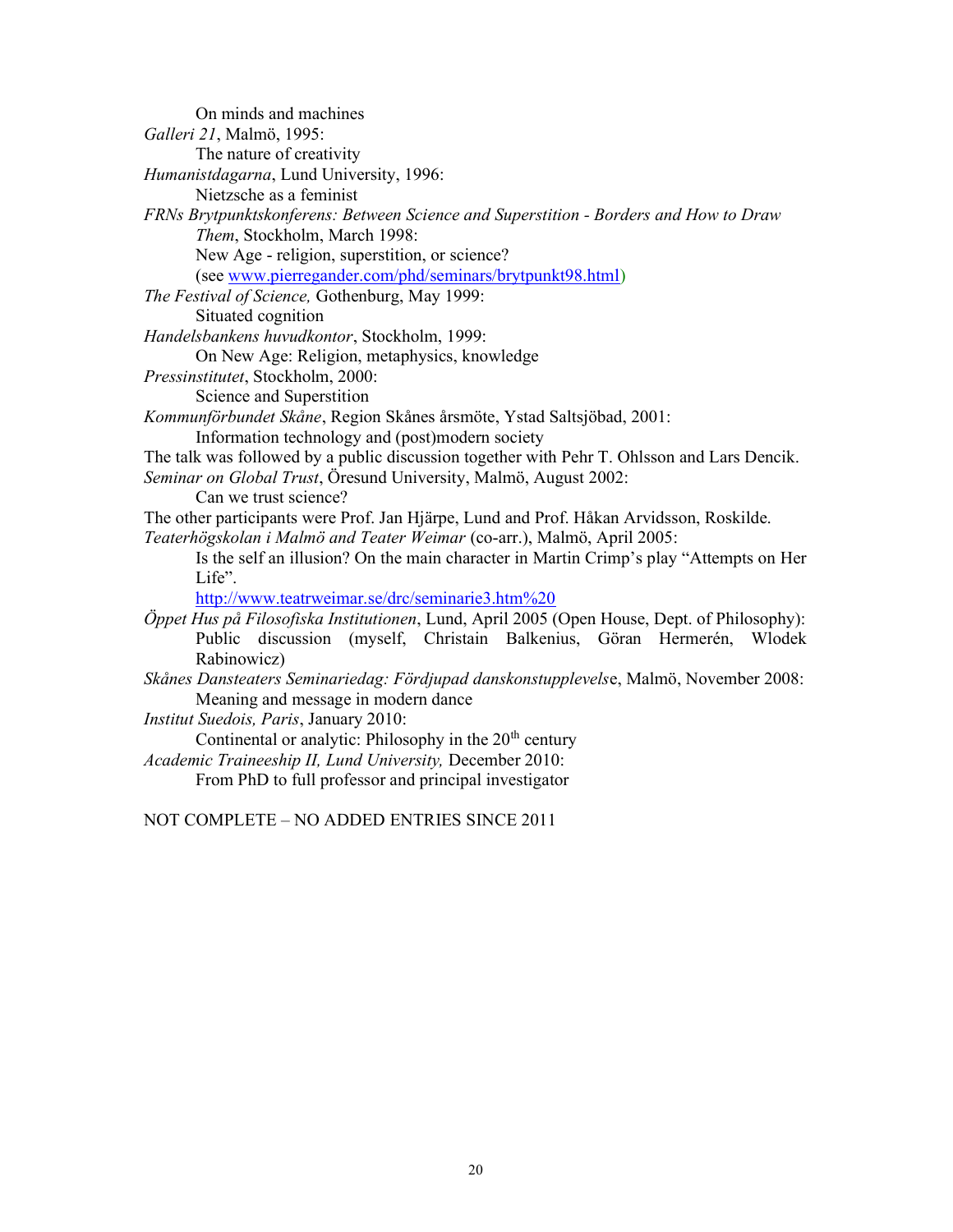### LIST OF PUBLICATIONS (last updated November 2016)

### 1. MONOGRAPHS

- 1. Brinck, I. 1997. The Indexical 'I'. The First Person in Thought and Language. Dordrecht: Kluwer Academic Publ., Synthese Library no. 265. ISBN: 0-7923- 4741-2
- 2. EDITED VOLUMES
- 2. Risk och det levande mänskliga. 2005. Eds. I. Brinck, S. Halldén, A.-S. Maurin, & J. Persson. Nora: Nya Doxa. ISBN: 91-578-0455-9

### 3. PEER-REVIEWED PUBLICATIONS

- 3. Brinck, I. 1992. Metaphor, similarity, and semantic fields. In Understanding the Arts, Eds. J. Emt & G. Herméren. Lund: Lund University Press; Chartwell-Bratt Ltd, Bromley, pp. 195-214. ISBN: 91-7966-157-2 ISBN: 0-86238-2904
- 4. Brinck, I. & Lindström, S. 1993. Filosofi och AI. In Huvudinnehåll, Eds. Å. E. Andersson & N. E. Sahlin. Nora: Nya Doxa, pp. 121-146. ISBN: 91-88248-30-5
- 5. Brinck, I. 1995. Indexikal kunskap och social mening: om ordet 'jag'. Selected papers from the meeting of the Swedish Philosophical Association, Umeå, 1995, Filosofisk Tidskrift, 4, 128-136. ISSN: 0348-7482
- 6. Brinck, I. 1997. The gist of creativity. In The Complexity of Creativity, Eds. Å. E. Andersson & N. E. Sahlin. Dordrecht: Kluwer Academic Publishers, pp. 5-16. ISBN: 0-7923-4346-8
- 7. Brinck, I. 1998. Self-identification and self-reference, Electronic Journal of Analytic Philosophy (Special issue: The Philosophy of Gareth Evans), Ed. R. Grush, 6, 1-15. http://ejap.louisiana.edu/EJAP/1998/brinck98.html ISSN:
- 8. Brinck, I. 1999a. Attention and tool-use in the evolution of language, Spinning ideas. Electronic essays dedicated to Peter Gärdenfors on his  $50<sup>th</sup>$  birthday, pp. 1-20. http://www.lucs.lu.se/spinning/index.html
- 9. Brinck, I. 1999b. Non-conceptual content and the distinction between implicit and explicit knowledge, peer commentary on Z. Dienes & J. Perner, A theory of implicit and explicit knowledge, Behavioral and Brain Sciences, 22(5), 760-761. ISSN: 0140-525X
- 10. Brinck, I. 1999c. Procedures and strategies: Context-dependence in creativity, Philosophica, 64(2), 33-47. ISSN: 0379-8402
- 11. Brinck, I. & Gärdenfors, P. 1999. Representation and self-awareness in intentional agents. Synthese, 118, 89-104. ISSN: 0039-7857
- 12. Brinck, I. 2000a. From intuition to insight. In Intuitive Formation of Meaning. Ed. S. Sandström. The Royal Academy of Letters, History, and Antiquities: Stockholm, pp. 39-52. ISBN: 91-7402-303-9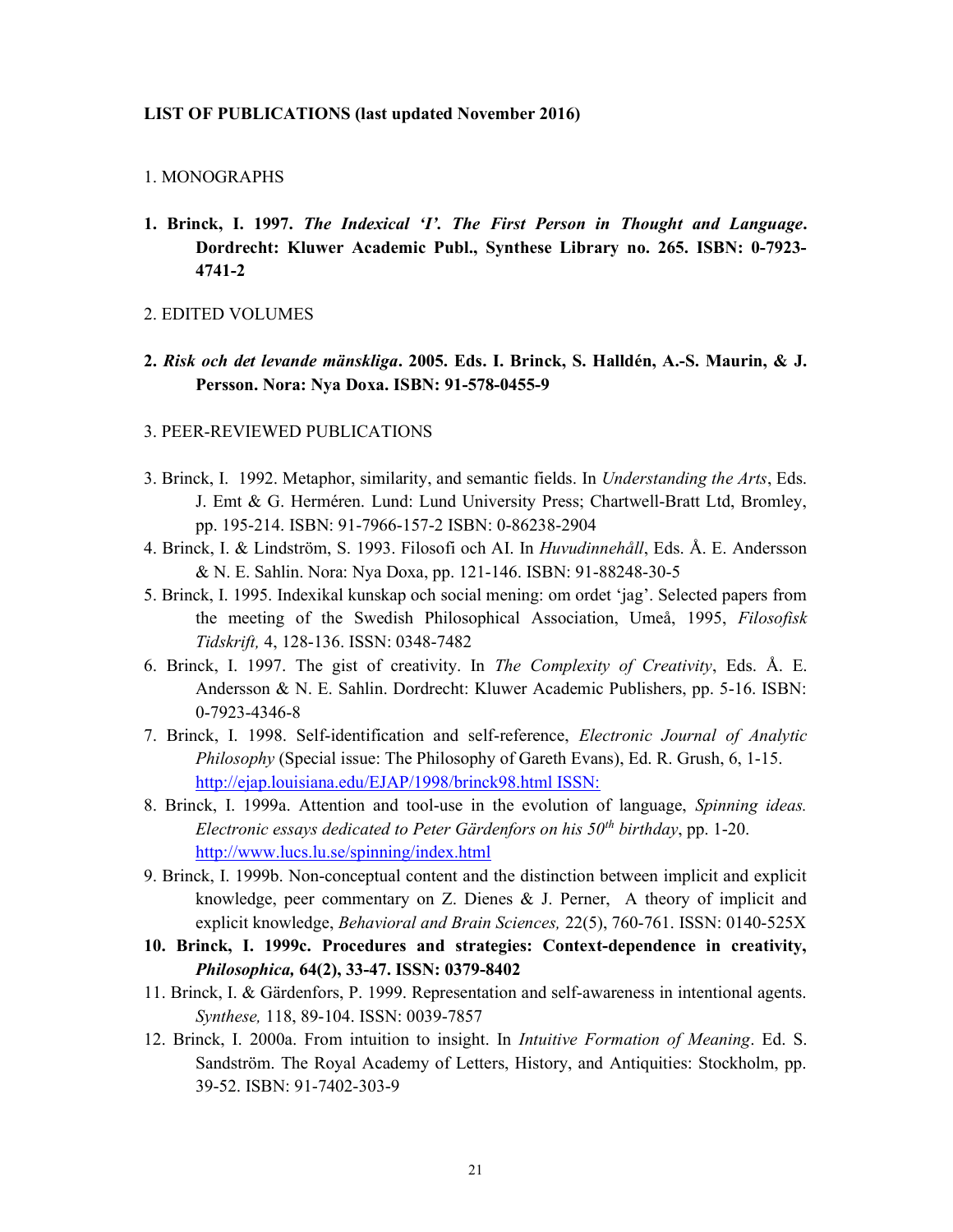- 13. Brinck, I. 2000b. Attention and the evolution of intentional communication. In Proceedings from the  $3^{rd}$  Conference on the Evolution of Language, Eds. J-L. Desalles & L. Ghadakpour, Paris, pp. 23-26. ISSN: 1242-5125
- 14. Brinck, I. 2000c. Om ickebegreppsligt innehåll hos perceptuella tillstånd, Filosofisk Tidskrift, 4, 24-32. ISSN: 0348-7482
- 15. Brinck, I. 2000d. Critical Review of José Luis Bermúdez: The Paradox of Self-Consciousness. Theoria, (3), 299-306. ISSN: 0040-5825
- 16. Brinck, I. 2001a. Attention and the evolution of intentional communication, Pragmatics & Cognition, 9(2), 255-272. ISSN: 0929-0907
- 17. Brinck, I. 2001b. Critical Review of Fred Dretske: Perception, Knowledge and Belief. Theoria, (3), 264-267. ISSN: 0040-5825
- 18. Brinck, I. 2003a. Evaluation and testing in creativity. In Philosophical Dimensions of Logic and Science. Eds. Rojszczak, A., Cachro, J. & G. Kurczewski. Dordrecht: Kluwer Academic Publishers, pp. 331-344. ISBN: 1-4020-1645-x
- 19. Brinck, I. 2003b. The objects of attention, Proceedings from ESPP'03, Torino, pp. 1-4. http://www.eurospp.org/meeting/2003/sections.html#perception
- 20. Brinck, I. 2003c. The objects of attention: Causes and targets, peer commentary on J. Hurford's The Neural Basis of Predicate-Argument Structure, Behavioral and Brain Sciences, 26(5), 287-288. ISSN: 0140-525X
- 21. Brinck, I. 2003d. Att se, skapa och förstå konst. In Från modernism till samtidskonst. Svenska kvinnliga konstnärer, Eds. Y. Eriksson & A. Göthlund. Lund: Bokförlaget Signum, pp. 155-171. ISBN: 91-87896-53-2
- 22. Brinck, I. 2003e. Critical Review of Time and Memory, Eds. C. Hoerl & T. McCormack. Theoria, 69(3), 249-253. ISSN: 0040-5825
- 23. Brinck, I. & Gärdenfors, 2003a. P. Co-operation in apes and humans, in On Mind and Consciousness. Selected Papers from MICON'02, Eds. C. Chakravarti, M.K. Mandal, & R.B. Chatterjee. Shimla: Indian Institute of Advanced Studies, pp. 365-376. ISBN: 81-7986-013-0
- 24. Brinck, I. & Gärdenfors, P. 2003b. Co-operation and communication in apes and humans. Mind & Language, 18(5), 484-501. ISSN: 0268-1064
- 25. Brinck, I. 2004a. The pragmatics of imperative and declarative pointing, Cognitive Science Quarterly, 3(4), 429-446. ISBN: 2-7462-0968-3
- 26. Brinck, I. 2004b. Joint attention, triangulation and radical interpretation: A problem and its solution. Dialectica, 58(2), 179-205. ISSN: 0012-2017
- 27. Brinck, I. 2004c i-iii. Contributions the webconference Issues in Co-evolution of Language and Theory of Mind, arr. by the Institute of Cognitive Sciences, CNRS, Lyon, with authors' replies. http://www.interdisciplines.org/coevolution
	- i) Toward an explanation of the evolution of language. Comment on Origgi&Sperber.
	- ii) Declarative pointing and theory of mind. Comment on Diesendruck.
	- iii) From parity and complex imitation to pantomime. Comment on Arbib.
- 28. Brinck, I. 2005a. Om riskkommunikation: kartor, klyftor och mål. In Risk och det levande mänskliga. Eds. Brinck, I., Halldén, S., Maurin, A.-S. & J. Persson. Nora: Nya Doxa, pp. 45-78. ISBN: 91-578-0455-9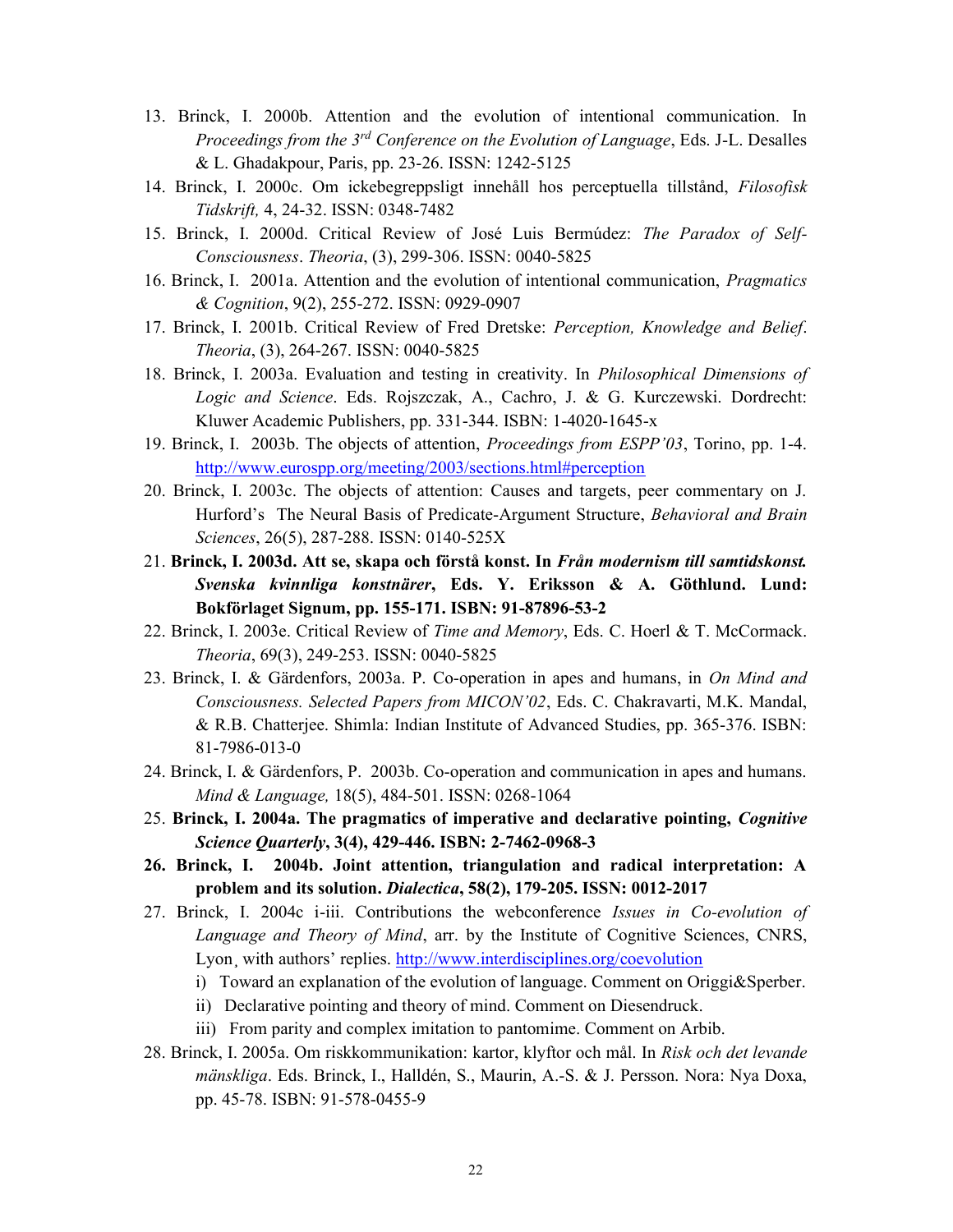# 29. Brinck, I. 2005b. Critical Review of John Campbell: Reference and Consciousness. Theoria, (3), 266-276. ISSN: 0040-5825

30. Brinck, I. 2005c i-v. Contributions to the webconference What Do Mirror Neurons Mean? arr. by Institut Jean Nicod, CNRS, with authors' replies. http://www.interdisciplines.org/mirror

i) Grasping social intentions. Comment on The motor theory of social cognition. A critique, P. Jacob & M. Jeannerod.

ii) Simulating different kinds of action. Comment on Mirror systems, social understanding and social cognition, Alvin Goldman.

iii) Joint attention and simulation. Comment on The shared circuits model. How control, mirroring, and simulation can enable imitation and mindreading, Susan Hurley.

iv) Simulation of individual and joint action. Comment on Susan Hurley.

v) Ways of avoiding the prisoner's dilemma. Comment on Susan Hurley.

- 31. Maurin, A.-S. & Brinck, I. 2005. Revisionary metaphysics: An interview with D. M. Armstrong, Theoria, 71(1), 3-19. ISSN: 0040-5825
- 32. Jönsson, M. & Brinck, I. 2005. Compositionality and other issues in the philosophy of mind and language: An interview with Jerry Fodor. Theoria, 71(4), 294-308. ISSN: 0040-5825
- 33. Brinck, I. 2007. Situated cognition, dynamic systems, and art. *JanusHead*, 9(2), 407-431. http://www.janushead.org ISSN: 1524-2269
- 34. Brinck, I. 2008a. The role of intersubjectivity for the development of intentional communication. In The Shared Mind: Perspectives on Intersubjectivity. Eds. J. Zlatev, T. Racine. C. Sinha, & E. Itkonen, Amsterdam: John Benjamins Publ., pp. 115-140. ISBN 978-90-272-3900-6
- 35. Brinck, I. 2008b. From similarity to uniqueness: Method and theory in comparative psychology. In Learning from animals? Examining the Nature of Human Uniqueness. Eds. L. S. Röska-Hardy & E. M. Neumann-Held, London: Psychology Press, pp. 155- 170. ISBN: 978-1841697079
- 36. Zlatev, J., Brinck, I., & Andrén, M. 2008. Stages in the development of perceptual intersubjectivity, In Enacting Intersubjectivity: A Cognitive and Social Perspective to the Study of Interaction. Eds. F. Morganti, A. Carassa, & G. Riva. Amsterdam: ISO Press, pp. 117-132. ISBN 978-1-58603-850-2.
- 37. Brinck, I. & Michanek, C. J. 2009. Kreativitet och nyföretagande, In Entreprenörskap och företagsetablering. Eds. M. Löwegren & H. Landström, Lund: Studentlitteratur Förlag, pp. 101-130. ISBN 978-91-44-02147-8.
- 38: Brinck, I. & Liljenfors, R. 2009. Metacognitive development in early infancy. In Enacting Intersubjectivity. Paving the way for a Dialogue between Cognitive Science, Social Cognition and Neuroscience. IPSC, Lugano. Eds. A. Carassa, F. Morganti, & G. Riva. Como: Larioprint, pp. 17-18. ISBN 978-88-6101-005-5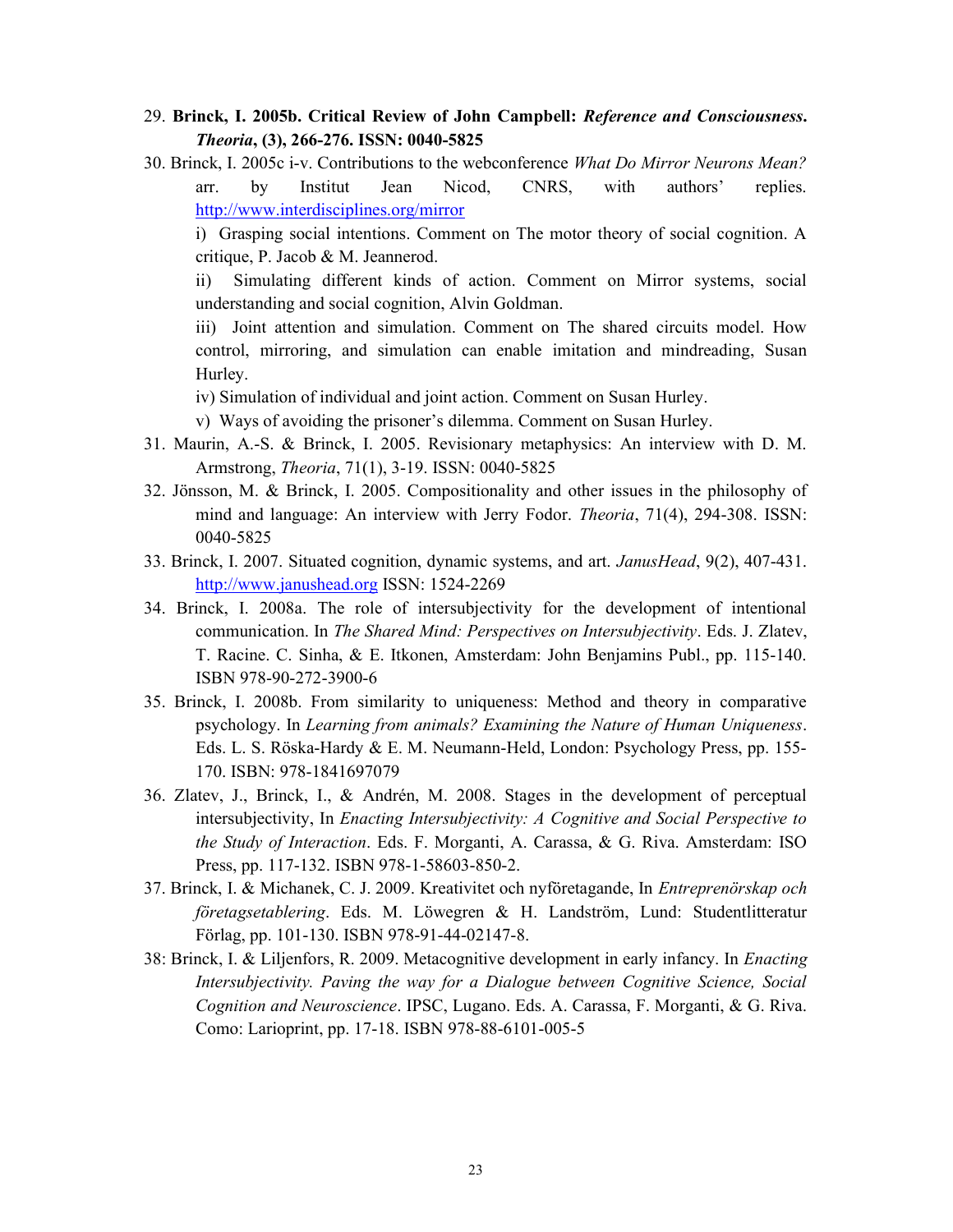- 39. Brinck, I., Håkansson, S., Höög, V., Ljungqvist, M., & Ohlsson, A. 2010. Från jämställdhetspolicy till genuscertifiering: Lunds universitets jämställdhetsarbete utvärderat ur ett HT-perspektiv. In AKKA III, Erfarenheter av ett genusintegrerat ledarskapsprogram. Eds. I. Lövkrona, C. Agrell, & K. Widén. Media-Tryck, Lund University: Lund, pp. 31-48. ISBN 978-91-633-6386-3 http://www3.lu.se/pers/Jamstalldhet/AKKA\_III\_rapport2010.pdf
- 40. Brinck, I. 2010. Contexts of language diversity. In The Evolution of Language, EVOLANG8, Utrecht. Eds. A.D.M. Smith, M. Schouwstra, B. de Boer, & K. Smith. Singapore: World Scientific, pp. 373-374. ISBN 978-981-4295-21-5
- 41. Brinck, I., Hermerén, G., Persson, J., & Sahlin, N-E. 2011. Why metaphysicians do not explain. In Philosophical papers dedicated to Kevin Mulligan. Ed. A. Reboul. Université de Genève. ISBN 978-2-8399-1028-6 http://www.philosophie.ch/kevin/festschrift/
- 42. Gärdenfors, P, Brinck, I, & Osvath, M. 2012. The tripod effect: Evolutionary perspectives on cooperation, cognition and communication. In The Symbolic Species Evolved. Eds. T. Schilhab, F. Stjernfelt, & T. Deacon, Biosemiotics 6, Dordrecht: Springer Verlag, pp. 193-222. ISBN 978-94-007-2336-8
- 43. Brinck, I. & Liljenfors, R. 2013a. The developmental origin of metacognition. Infant and Child Development, 22: 85-101. Online ISSN 1522-7219.
- 44. Brinck, I. & Liljenfors, R. 2013b. Reply to Commentaries. Infant and Child Development, 22: 111–117. DOI: 10.1002/icd.1788.
- 45: Brinck, I. 2014a. Systems for theory-of-mind: Taking the second-person perspective.  $20<sup>th</sup>$ Meeting of the European Society for Philosophy and Psychology, London 2012. Selected Papers, pp. 1-19. PsycEXTRA Database Record (c) 2014 APA. Release Date: 20140113. Accession Number: e597622013-001
- 46: Brinck, I. 2014b. Developing an understanding of social norms and games: Emotional engagement, nonverbal agreement, and conversation. Theory and Psychology, 24(6), 737-754.
- 47: Brinck, I., Hermerén, G., Persson, J., & Sahlin, N-E. 2014. Why metaphysicians do not explain. Mind, Values, and Metaphysics. Ed. A. Reboul. Dordrecht: Springer Verlag. ISBN 978-3-319-04198-8
- 48: Falck, A., Brinck, I., & Lindgren, M. 2014. Interest contagion in violation-of-expectation based false-belief tasks. Frontiers in Psychology (Cognitive Science), 30 January 2014. doi: 10.3389/fpsyg.2014.00023
- 49: Hermerén, G., Brinck, I., Persson, J. Sahlin, N-E. 2014. Value uncertainty and value instability in decision-making. In *Liber Amicorum Pascal Engel*. Eds. Dutant, J., Fassio, D., and Meylan, A., University of Geneva, pp. 100-110. ISBN 978-2-8399- 1562-5 URL http://www.unige.ch/lettres/philo/publications/engel/liberamicorum
- 50: Brinck, I. 2015a. Investigating the development of creativity: The Sahlin hypothesis. In: In Against Boredom, Eds. J. Persson, G. Hermerén, & E. Sjöstrand, pp. 7-23. Förlaget Fri Tanke: Lund. ISBN 978-91-87935-37-4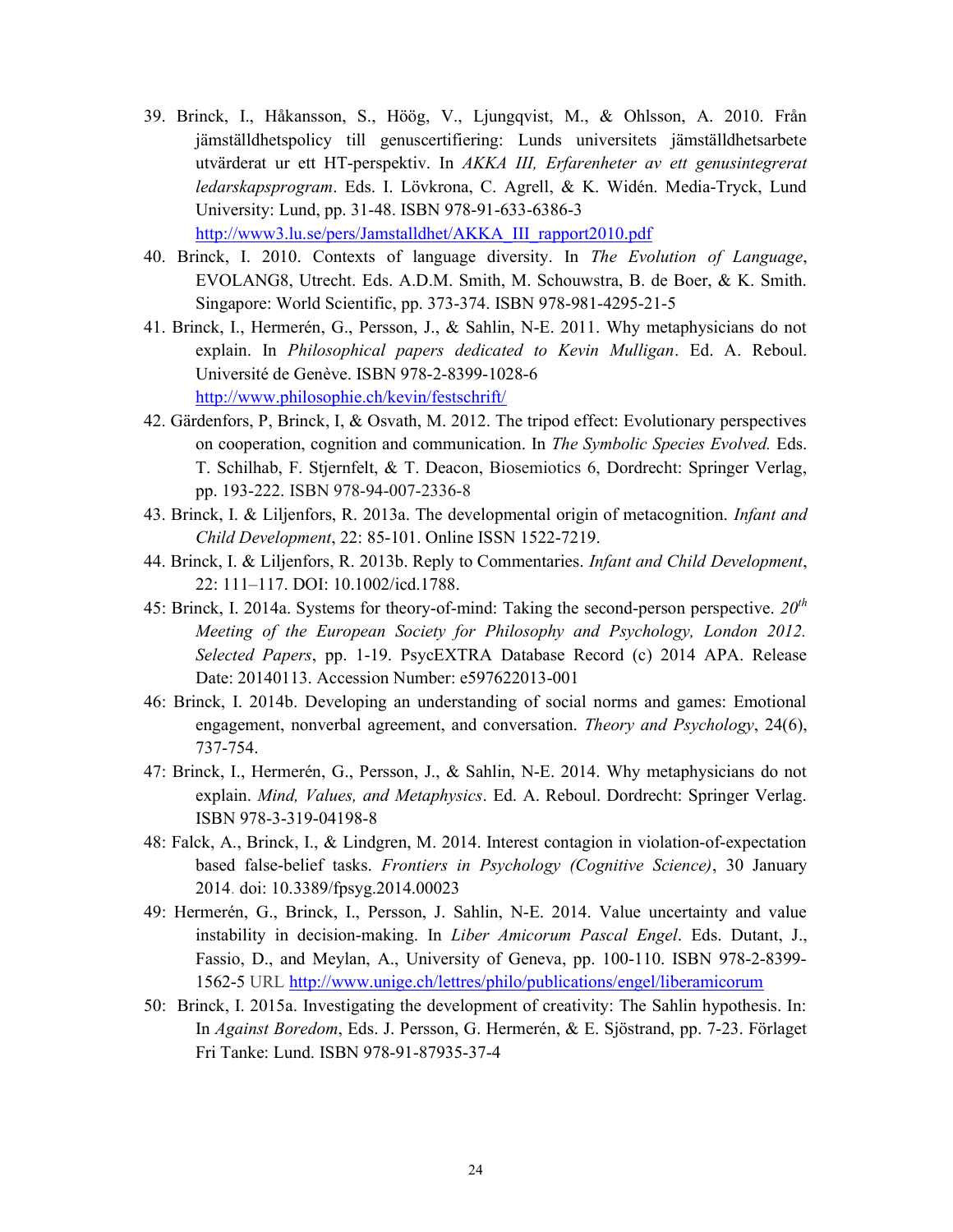- 51: Brinck, I. 2015b. Understanding social norms and constitutive rules: Perspectives from developmental psychology and philosophy. Phenomenology and the Cognitive Sciences. 14(4), 699-718.
- 52: Brinck, I., Balkenius, C., & Johansson, B. 2016. Making place for social norms in the design of human-robot interaction. In: What Social Robots Can and Should Do. Proceedings of Robophilosophy/TRANSOR 2016. Eds. Seibt, J. Nørskov, M., Schack Andersen, S. Vol. 290, Frontiers in Artificial Intelligence and Applications. IOS Press: Amsterdam, pp. 303-312. ISBN 978-1-61499-707-8
- 53: Brinck, I., Reddy, V., & Zahavi, D. 2017. The Primacy of the We? In: Embodiment, Enaction, and Culture. Investigating the Constitution of the Shared World. Eds. C. Durt, T. Fuchs, & C. Tewes. MIT Press: Cambridge Mass, pp. 131-147.
- 54: Brinck, I. 2017. Empathy, engagement, entrainment: The interaction dynamics of aesthetic experience. Cognitive Processing.
- 55: Brinck, I. & Kirkeby-Hinrup, A. In press. Change blindness in higher-order thought: Misrepresentation or good enough? Journal of Consciousness Studies.
- 56: Brinck, I. In press. Joint improvisation in the arts practices: Entrainment, engagement and expert skill. In: *Proceedings Body of Knowledge 2016*, Eds. Penny, S. & Donahey, K. Claire Trevor School of the Arts, University of California, Irvine.

### 4. POPULAR SCIENCE (SELECTION)

- 1997. Nietzsche som feminist. Obs, P1, Sveriges Radio.
- 1997. Om kunskapssamhället. Obs, P1, Sveriges Radio.
- 1997. Recension: Gianni Vattimo, Utöver tolkningen. Obs, P1, Sveriges Radio.
- 1997. Recension: Andy Clark, Being There. Obs, P1, Sveriges Radio.
- 1997. Recension: Sandy Stone, Eros vs. Technos. Obs, P1, Sveriges Radio.
- 1997. Recension: Olav Hammer, På spaning efter helheten: New age en ny folktro? Kvällsposten/GT.
- 1998. Recension: Richard Rorty, Kontingens, ironi och solidaritet Obs P1 Sveriges Radio.
- 1998. Recension: Olivier Mongin, L'après 1989. Obs, P1, Sveriges Radio.
- 1998. Recension: Mattias Berg, Dolly. Obs, P1, Sveriges Radio.
- 1998. Recension: John L. Casti, Virtuella världar. Obs, P1, Sveriges Radio.
- 1998. Recension: Owe Wikström (red.), Att se det dolda. Kvällsposten/GT.
- 1998. Recension: Elisabeth Wurtzel, Bitch: Om besvärliga kvinnor. Kvällsposten/GT.
- 1998. Recension: Viviane Forrester, Den ekonomiska terrorn. Kvällsposten/GT.
- 1999. Recension: Avishai Margalit, *Det anständiga samhället. Obs*, P1, Sveriges Radio.
- 1999. Recension: Arne Naess, Livsfilosofi. Obs, P1, Sveriges Radio.
- 1999. Recension: Bruno Latour, Politiques de la nature. Obs, P1, Sveriges Radio.
- 1999. Med datorn spåras själens boning. Forskning och Framsteg, 2, 16-19. ISSN: 0015-7937 http://www.fof.se/?id=99216
- 1999. De nya sökarna om new age som kunskapskälla. Framtider, 1, 34-38. ISSN: 1400- 0199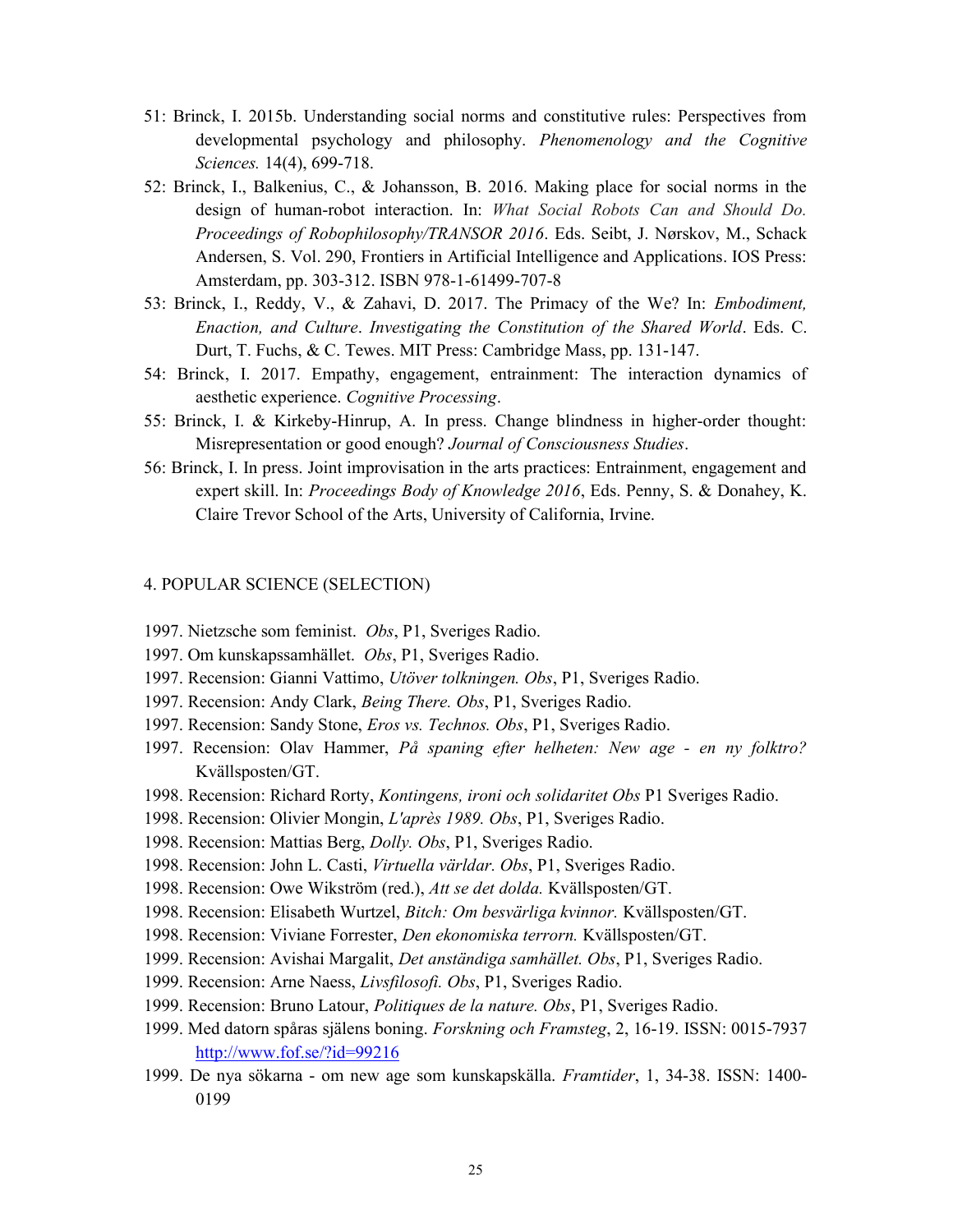1999. Zonen. Pequod, 23, 63-69. ISSN: 1102-6499

- 1999. Kan IT uppfylla våra drömmar? Obs, P1, Sveriges Radio.
- 1999. Maniere de voir/ Le Monde: Temanummer om IT. Obs, P1, Sveriges Radio.
- 1999. Recension: Germain Greer, Kvinnan i sin helhet. Kvällsposten/GT.
- 1999. En serie intervjuer med kända forskare om det postmoderna samhället: Fem programinslag byggda kring Zygmunt Bauman, professor i sociology, Leeds; Adam Zagajewski, författare, Paris; Zaki Laidi, professor vid CERI (CNRS), Institut des Sciences Politiques, Paris; Paul Virilio, professor, L'Agence Spatiale Européenne, Paris; Serge Halimi, författare samt journalist på Le Monde Diplomatique, Paris. Obs, P1 Sveriges Radio.
- 2000. Tankens frihet och biologins gränser. LUM, Lunds Universitet Meddelar, Januari. http://www3.lu.se/info/lum/LUM\_01\_00/20\_gast.html
- 2000. Det privata och det offentliga, och individens ansvar. Obs, P1, Sveriges Radio.
- 2000. Recension: Jean-Luc Nancy, L'Intrus. Obs, P1, Sveriges Radio.
- 2000. Recension: Paul Ricoeur, La mémoire, l'histoire, l'oubli. Obs, P1, Sveriges Radio.
- 2001. Recension: Bernard-Henri Lévy, Réflexions sur la guerre, le mal et la fin de l'histoire. Obs, P1, Sveriges Radio.
- 2002. Svart, vit eller kulturell cocktail? Om postkolonialismen. Helsingborgs Dagblad.
- 2002. Världen om 30 år? Ett globalt perspektiv. Next? Framtidens produkter och tjänster. Utg. Marie Loft & Birgitta Ramdell. Utställningskatalog. Stiftelsen Svensk Industri Design & Form/Design Center, Malmö, 32-42.
- 2003. Handlar basens tyngd i kroppen om religion? Helsingborgs Dagblad.
- 2010. Konstnärer är inte mer kreativa än andra. Tvärsnitt, 3 (oktober).

5. OTHER; INCOMPLETE (submitted papers, preprints, research reports, conference ms, work in progress)

- 2001. An outline of a theory of person-consciousness: Three kinds of self-awareness, ESPP'98, Lisbon; ECAP III, Maribor 1999, Lund Philosophy Preprints, 1-29, http://www.fil.lu.se
- 2002. Bare demonstratives, joint attention, and speakers' intentions. ESPP'00, Salzburg. Lund Philosophy Preprints, 1-22. http://www.fil.lu.se/publicationfiles/pp55.pdf or http://www.fil.lu.se
- 2004. On the evolutionary origin of declarative pointing. Talk, International Symposium on Empathy, Intersubjectivity, and Language, Lund 2003; Workshop on Mirror neurons, Mind-Reading and Empathy, Dept of Neurophysiology, Parma 2004.
- 2005. The reference of simple demonstratives. Talk, *ECAP V*, Lisbon.
- 2005. Attention, context, and control of visually guided action, with C. Balkenius. Joint presentation at ESPP'05, Lund.
- 2006. The origin and essence of linguistic reference. LOGOS'05. Lund Philosophy Preprints, 1-20. http://www.fil.lu.se/publicationfiles/pp102.pdf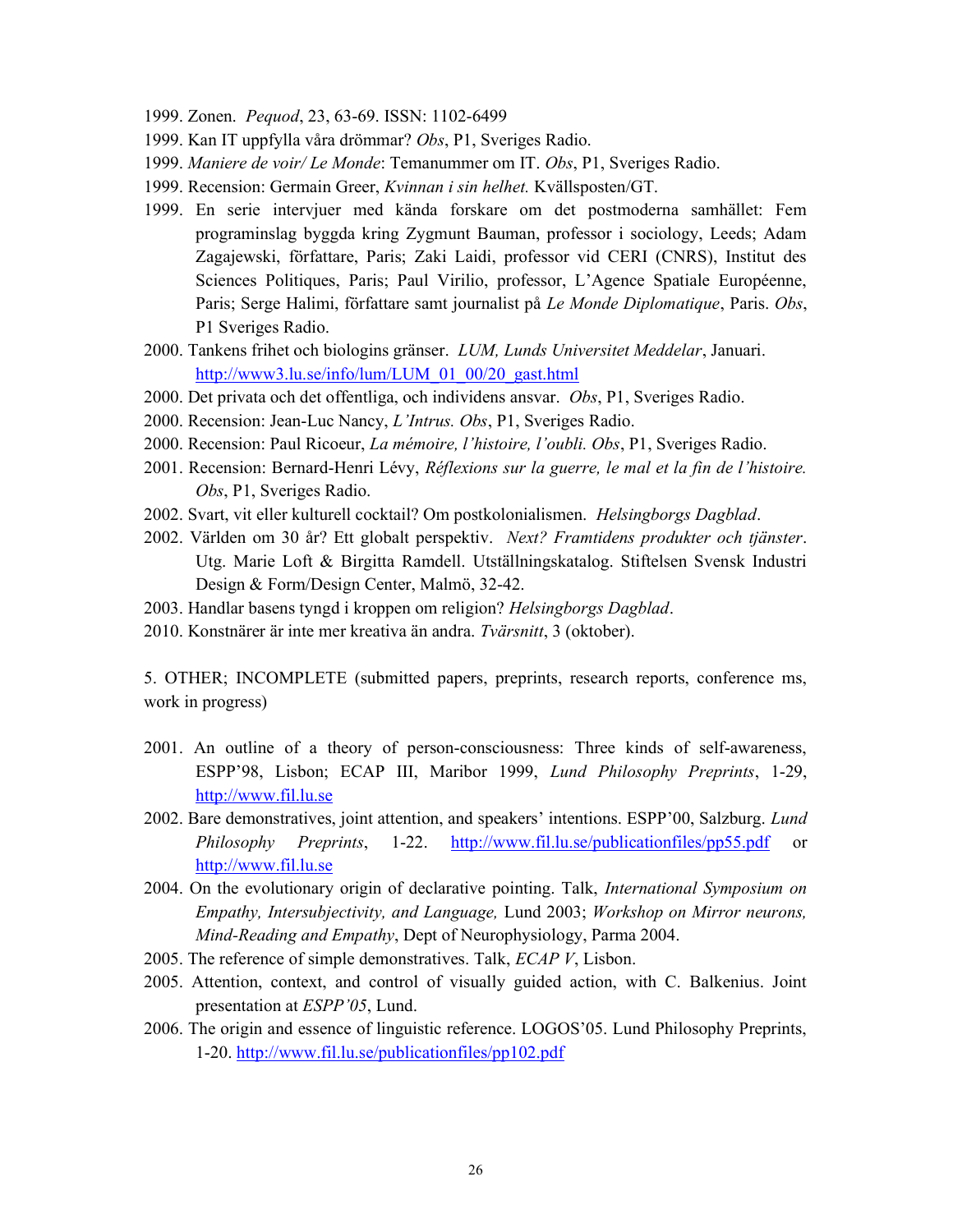- 2006. An applied analysis of attentional intersubjectivity, Brinck, I., Zlatev, J., & Andrén., M., Deliverable No. 7, NEST Pathfinder Initiative What does it mean to be human? European Commission, 1-22. http://project.sol.lu.se/sedsu/deliverables.html
- 2006. Attention-based metacognition. Presentation. ESF Exploratory Workshop: Metacognition and Mental State Monitoring, Paris, France.
- 2006. Evaluating the Referential Claim: A Comparison of Referential Behaviour to Verbal Reference. Presentation. SEDSU Workshop on Semiotic Resources in Evolution and Development, Lund. http://project.sol.lu.se/sedsu/cisred06.htm
- 2007. Gaze, pointing, and verbal reference: Some essential differences. Presentation. SEDSU Final Workshop at the Novartis Foundation, London.
- 2008. Joint attention in verbal and nonverbal communication. Presentation, Workshop on Joint Attention, Perspectives from philosophy, psychology and social neuroscience. Bochum, Germany.
- 2008. Att förstå modern dans: Om dansens mening och budskap. Talk, ms, Skånes Dansteater.
- 2010. Contexts of Language Diversity (conference ms, long version)
- 2011. Textual meaning and literary interpretation (conference ms)
- 2012. Childrens' understanding of norms in pretense (article ms)
- 2012. Developing an understanding of social norms (conference ms)
- 2012. Pointing: Rich but lean (conference ms)
- 2013. Referential behaviour (ms CILC, Sussex) /IASts/
- 2013. Meaning and textual interpretation: From convention to context (ms)
- 2013. Reference, coordination, and ecological pragmatics (abstract) /ecopsy/
- 2014. Normativity: From contagious yawning to rational deliberation (abstract) /frontphil/
- 2014. Social expertise (ms)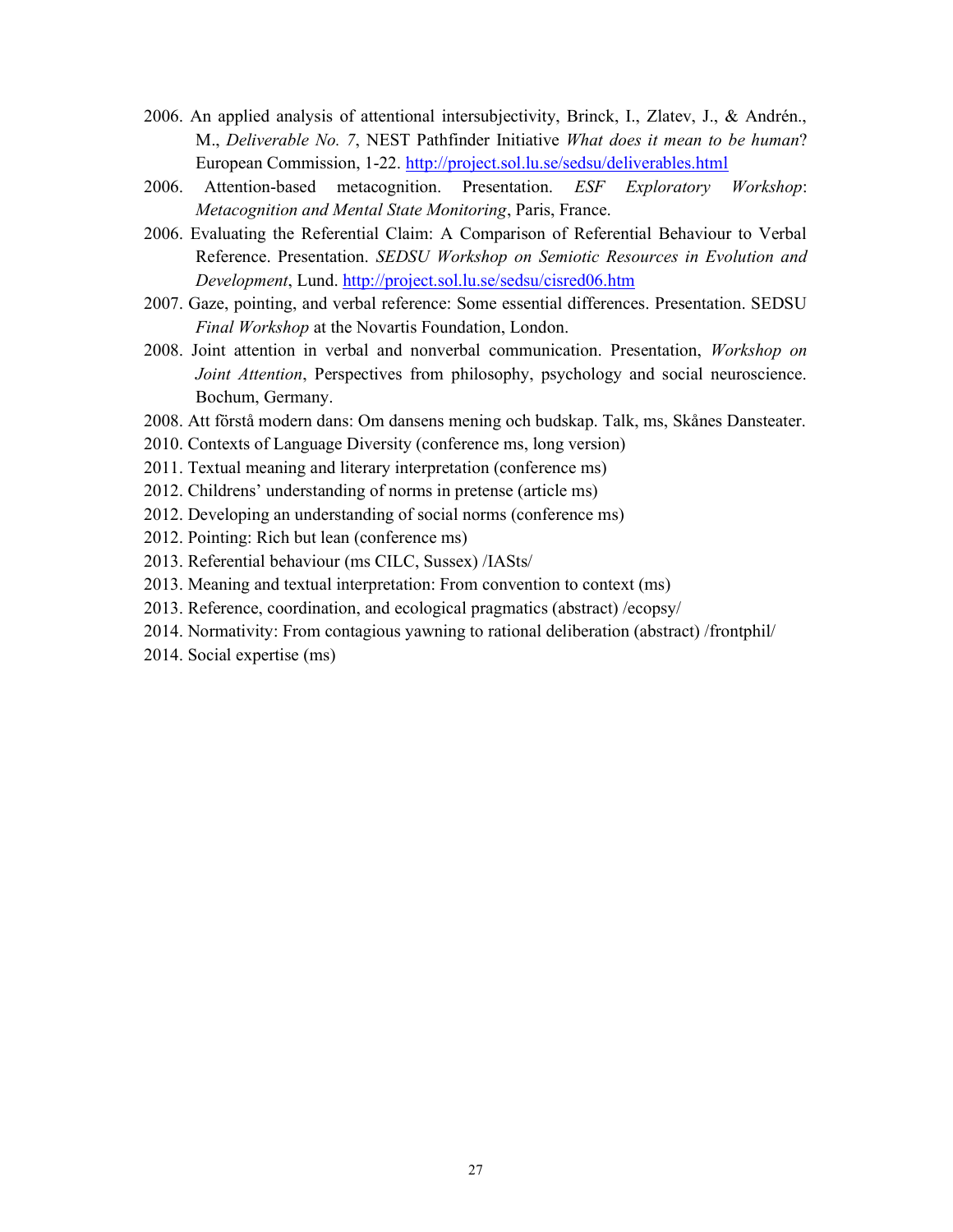Brinck, I. (in prep.) Improvisation \*in the arts \*: Bodily coordination, imitation and engagement. Conference proceedings from Body of Knowledge, December 2016.

NO: Brinck, I. Value, coordination and interaction dynamics: Eye contact acting as a constraint on nonverbal communication. Work in progress. Frontiers in Psychology (Cognitive Science). Special issue: Dynamics of Joint-Action, Social Coordination and Multi-Agent Activity. (Eds.) M. J. Richardson, R. C. Schmidt, R. Dale, R. W. Kallen, & J. Raczaszek-Leonardi. Deadline: August 12, 2016. Abstract accepted. (IF 2,6) \*EJ I LUP

(Brinck, I. (in prep.) Social understanding and expertise. \*EJ I LUP)

(Notes on Heidegger & Jelinek)

(Gadamer dialogue in arts practices typ)

//Ms. Brinck, I. Breaking rules and breaching norms: Children's\* creativity in practise (intended for a peer-reviewed journal of philosophy/psychology and pedagogy/education)

Brinck, I. (2005). Avoiding the prisoner's dilemma? Reply to Hurley. **In**: *What do mirror* neurons mean?, Institut Nicod, Paris, February 2005. Origgi, G. & Sperber, D. eds. Institut Nicod, Paris.

12 Brinck, I. (2005). Grasping social intentions. Comment on Jacob & Jeannerod. In: What Do

Mirror Neurons Mean?, Institut Nicod, CNRS EHESS ENS, Paris, February 2005. Origgi, G. &

Sperber, D. eds. Institut Nicod, CNRS Paris.

13 Brinck, I. (2005). Joint attention and simulation. On Susan Hurley's shared circuits model. In:

What Do Mirror Neurons Mean?, Institut Nicod, CNRS, Paris, February 2005. Origgi, G. & Sperber, D. eds. Institut Nicod, CNRS, Paris.

14 Brinck, I. (2005). Simulating different kinds of action. Reply to Alvin Goldman. In: What Do

Mirror Neurons Mean?, Institut Nicod, CNRS EHESS ENS, Paris, February 2005. Origgi, G. &

Sperber, D. eds. Institut Nicod, CNRS EHESS ENS, Paris.

15 Brinck, I. (2005). Simulation of individual and social action. Reply to Hurley. In: What do mirror neurons mean?, Institut Nicod, Paris, February 2005. Origgi, G. & Sperber, D. eds. Institut Nicod CNRS, Paris.

## REVIEWER/REFEREE FOR SCIENTIFIC JOURNALS

Psychology of Language and Communication American Journal of Primatology Plos ONE Journal of Motor Behaviour Mind & Language